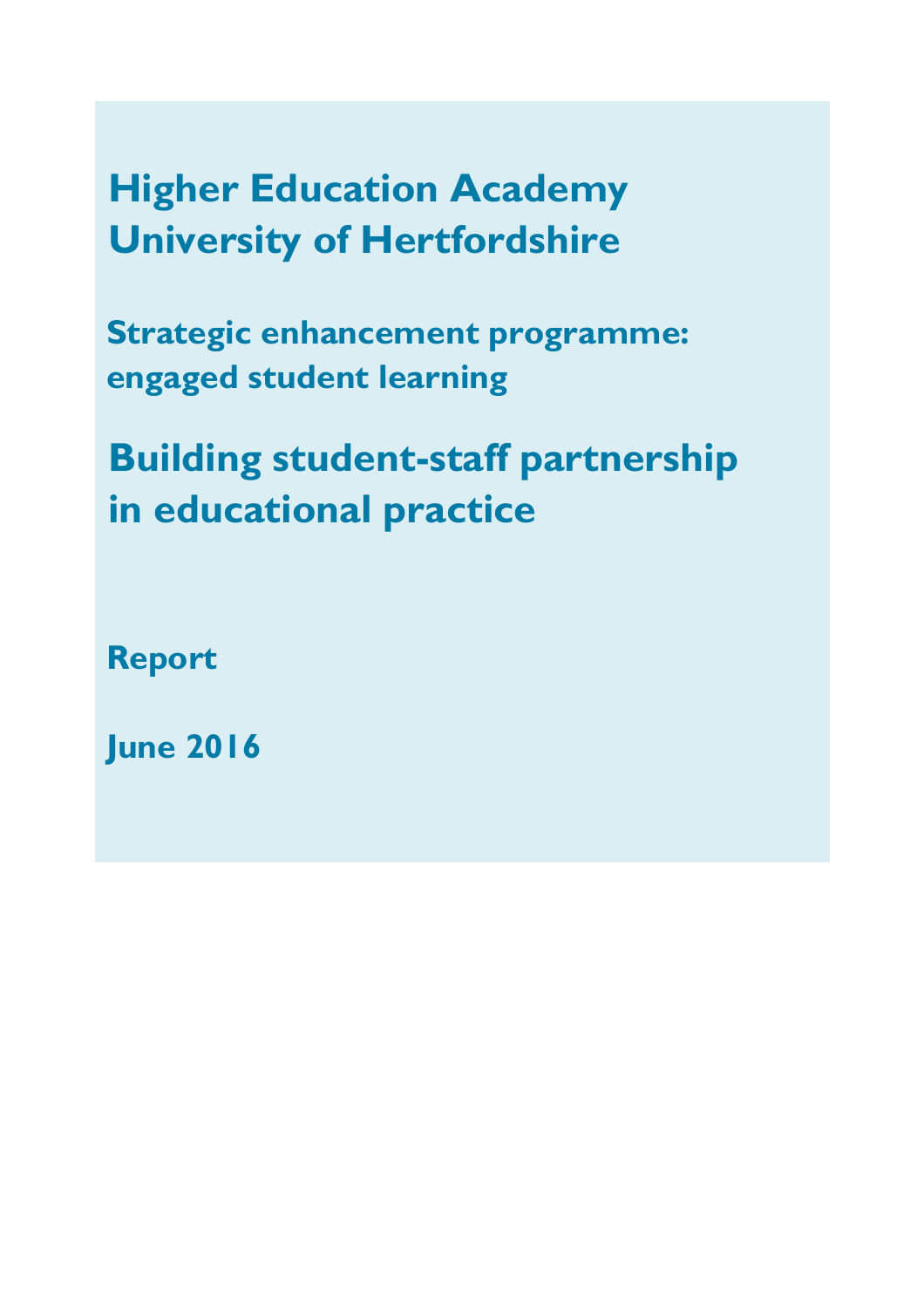## **Contents**

| Local context                                                                   | 3                       |
|---------------------------------------------------------------------------------|-------------------------|
| Rationale                                                                       | $\overline{\mathbf{4}}$ |
| Scoping study                                                                   | 5                       |
| Case studies                                                                    | 7                       |
| Working strategically                                                           | 8                       |
| Case study 1: Photography breakfast club. School of Creative Arts               | 9                       |
| Case study 2: Partnership in Philosophy of Education. School of Education       | $\mathbf{H}$            |
| Case study 3: Feedback for learning (assessment).                               |                         |
| Schools of Education, Humanities and Law                                        | 13                      |
| Case study 4: Student Fellows. School of Health and Social Work                 | 15                      |
| Case study 5: Reading in Law. Schools of Law and Education                      | 17                      |
| Case study 6: Student involvement in HEA Fellowship panels.                     |                         |
| Learning and Teaching Innovation Centre                                         | 9                       |
| Case study 7: Student staff working: a suite of opportunities. Computer Science | 21                      |
| Case study 8: Alpine glacier monitoring project. Life and Medical Science       | 23                      |

**Please cite as:** Jarvis, J, Dickerson, C, Clark, K & Stockwell, L 2016, *Higher Education Academy - University of Hertfordshire Strategic enhancement programme: engaged student learning. Building student-staff partnership in educational practice.* Hatfield: University of Hertfordshire



 *Wall illustrations: Copyright Joel Cooper Illustrator (http://joelcooperartist.blogspot.co.uk/)*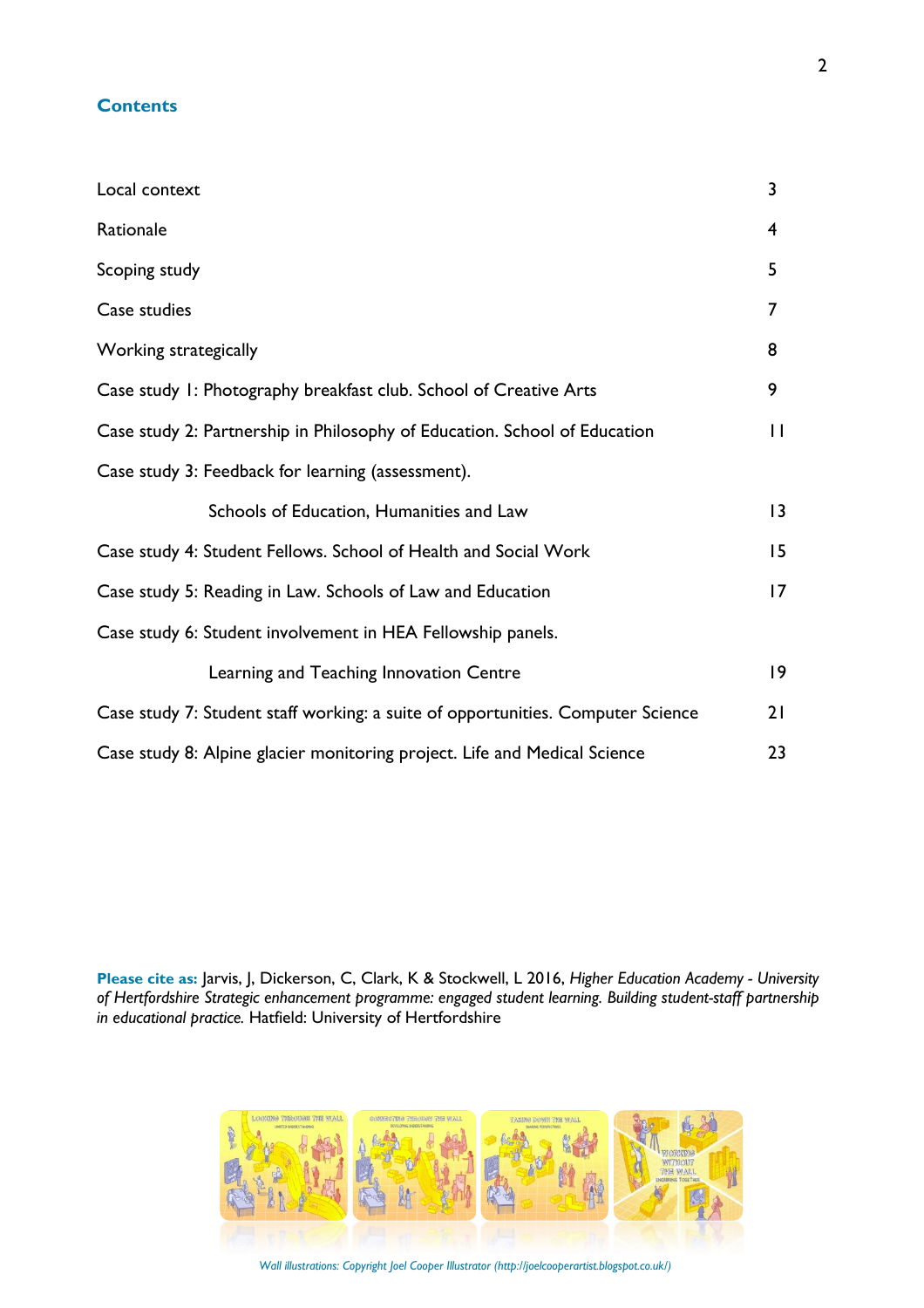**Higher Education Academy - University of Hertfordshire Strategic enhancement programme: engaged student learning Building student-staff partnership in educational practice**

#### **Local context**

 $\overline{a}$ 

The University of Hertfordshire (UH) is committed to partnership working and the learning and teaching strand of the UH Student Experience Strategy commits to 'Creat[ing] a culture of a learning partnership between students and between students and staff' (UH, 2010:6).' In 2015, a research team from the School of Education and the Learning and Teaching Innovation Centre (LTIC) (Joy Jarvis, Professor of Educational Practice; Dr Claire Dickerson, Research Fellow; Karen Clark, Principal Lecturer LTIC; and Lewis Stockwell, Senior Lecturer) worked with the Higher Education Academy (HEA) on the *strategic enhancement programme: engaged student learning* focusing on student-staff partnership.

Partnership work in the Schools of Humanities, Law and Education since 2010 (Jarvis et al., 2013) $^2$  has involved staff and students enquiring together to enhance learning and teaching. The approach involves establishing underpinning principles and carrying out partnership in different ways related to discipline and context. Evaluation research of this partnership work has identified that students learn a range of employability skills and graduate attributes and gain confidence in working with staff at different levels. The findings suggest that students gain a different perspective on themselves as learners, recognising the importance of taking responsibility for their own learning and that of others and for being more proactive in their learning.

The impact on students' engagement with their learning has been identified in other examples of partnership working across UH e.g. evidence from a computer science project showed that students talked about the project enriching their learning and making them feel part of the University. Staff got to know students better and learned to understand their perspectives, which can lead to more effective student-staff engagement. This project was highly commended in the 2014 HEA Student and Staff Partnership Awards.<sup>3</sup>

<sup>&</sup>lt;sup>3</sup> <https://www.heacademy.ac.uk/download/highly-commended-2014-university-hertfordshire>



 *Wall illustrations: Copyright Joel Cooper Illustrator (http://joelcooperartist.blogspot.co.uk/)* 

<sup>&</sup>lt;sup>1</sup> University of Hertfordshire 2010, Student Experience Strategy 2010-2015. Hatfield: University of Hertfordshire  $^2$  Jarvis, J, Dickerson, C & Stockwell, L. 2013, Staff-student Partnership in Practice in Higher Education: The Impact on Learning and Teaching in *Procedia - Social and Behavioral Sciences*. vol. 90, Elsevier, pp. 220-225, 10.1016/j.sbspro.2013.07.085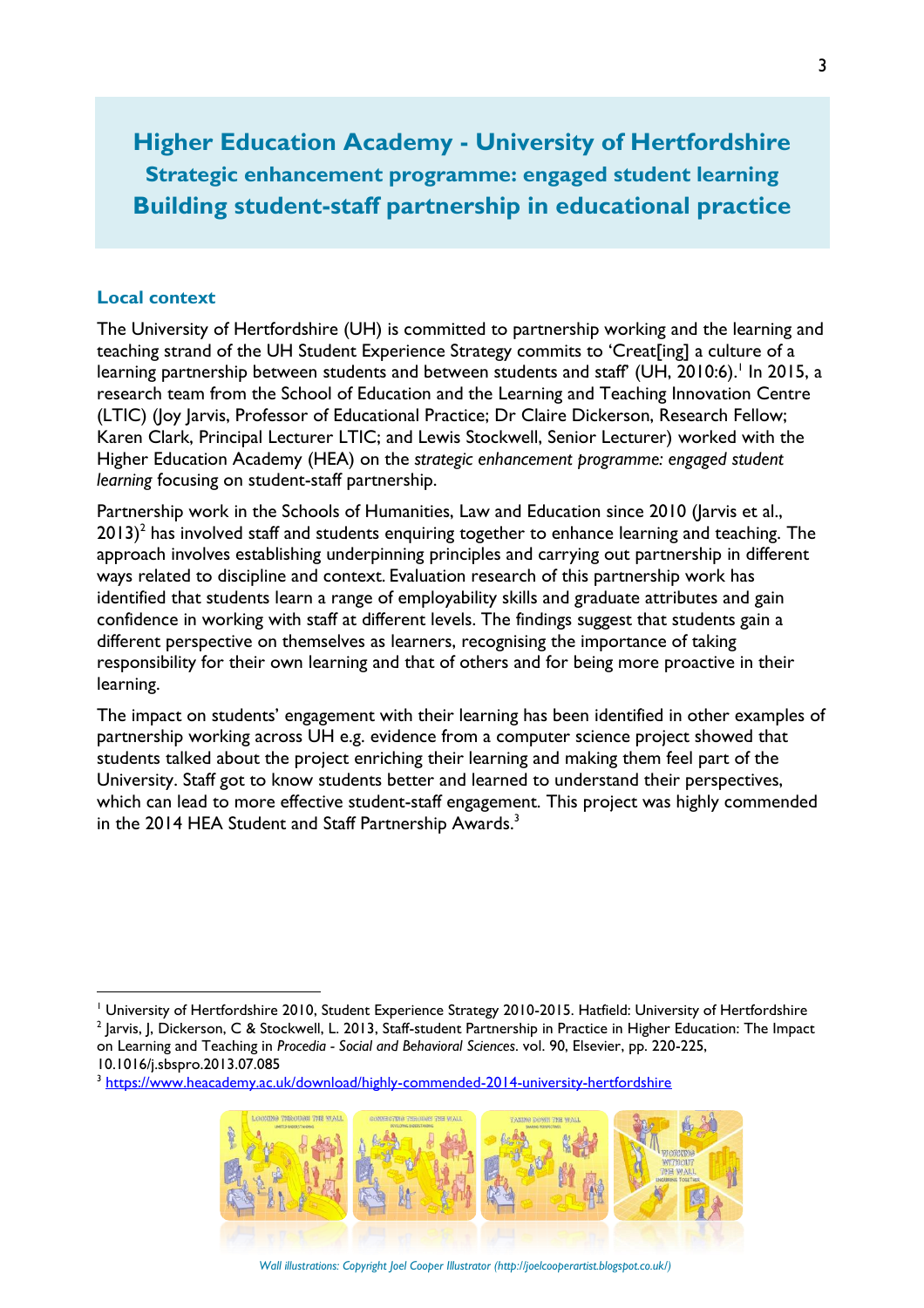#### **Rationale**

A student partner within the Schools of Humanities, Law and Education used the metaphor of a wall to identify the reasons for doing partnership projects. He saw this wall as a barrier between staff and students, which limited learning. The process of building the wall and dismantling it through engaging in partnership working is illustrated below.



*1. Building the wall* The wall is created by power relationships, different roles and responsibilities and perceptions of roles, and of academic work and different language and locations.



*2. Looking through the wall* If staff and students gain insight into each other's worlds they can see some similarities in what they are doing but they still have limited understanding of each other.



*3. Connecting through the wall* As students and staff interact more frequently and start to develop relationships this leads to greater understanding of each other and of academic work.



*4. Taking down the wall* Through working together as partners on specific projects students and staff gain increased understanding of each other's perspectives and their own roles and responsibilities.



 *Wall illustrations: Copyright Joel Cooper Illustrator (http://joelcooperartist.blogspot.co.uk/)*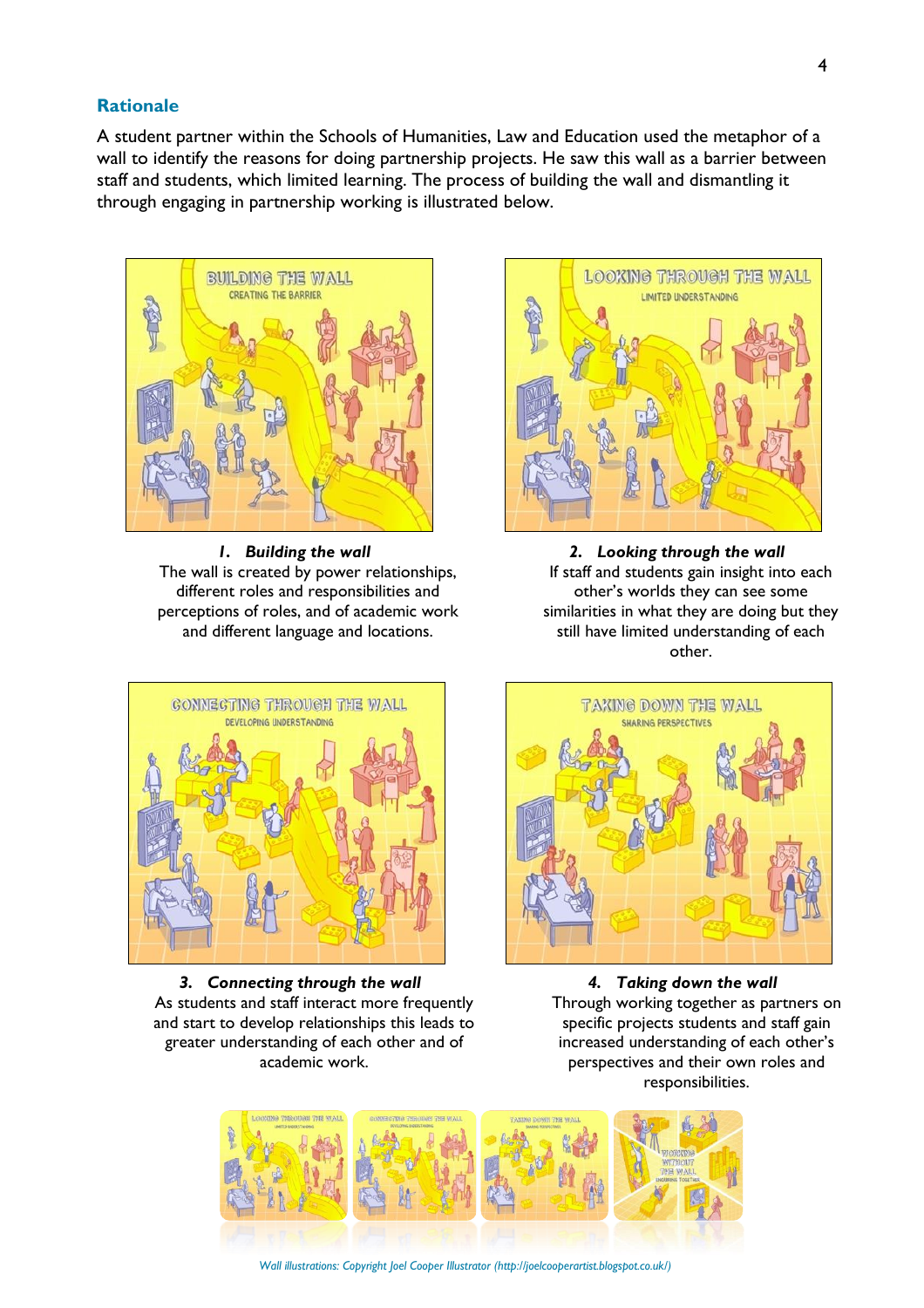

#### *5. Working without the wall*

Working in partnership results in outcomes that are better than the combined effect of each group working alone. It also develops the skills, perceptions and knowledge of all those involved.

*Wall illustrations: Copyright Joel Cooper Illustrator (http://joelcooperartist.blogspot.co.uk/)*

# **Scoping study**

A scoping study was carried out across UH in Spring 2015 to explore staff and student perceptions and understanding of staff-student partnership working and to identify the range of approaches currently undertaken at UH. A questionnaire was piloted with colleagues and former student partners and then an invitation to complete the questionnaire was extended via UH email. In total, nineteen participants responded. Data were analysed to identify key terms used to describe partnership working and some benefits and challenges of the approach.

A range of responses to the following question is given below: 'Staff-student partnership' is a term used to describe some ways staff and students work together in groups. What do you understand by this term?

*'I take the term 'staff student partnership' to mean any research activity carried out between staff and students belonging to a shared community (class, department, institution) that leads to positive change for both themselves and others working in that community'*

*'I don't believe this can be succinctly defined i.e. in one sentence. It is multifaceted - it is about a process of engagement where both students and staff make a genuine commitment to working together to achieve a desired often agreed goal. I feel the term partnership is a misnomer something that can never be achieved - an unrealistic aspiration - I feel a better term is collaboration or engagement. For this to occur what I feel certain about is that certain antecedents need to exist at a structural, organisational and environmental level. It needs to be part of the HEI Culture as a whole'*



 *Wall illustrations: Copyright Joel Cooper Illustrator (http://joelcooperartist.blogspot.co.uk/)*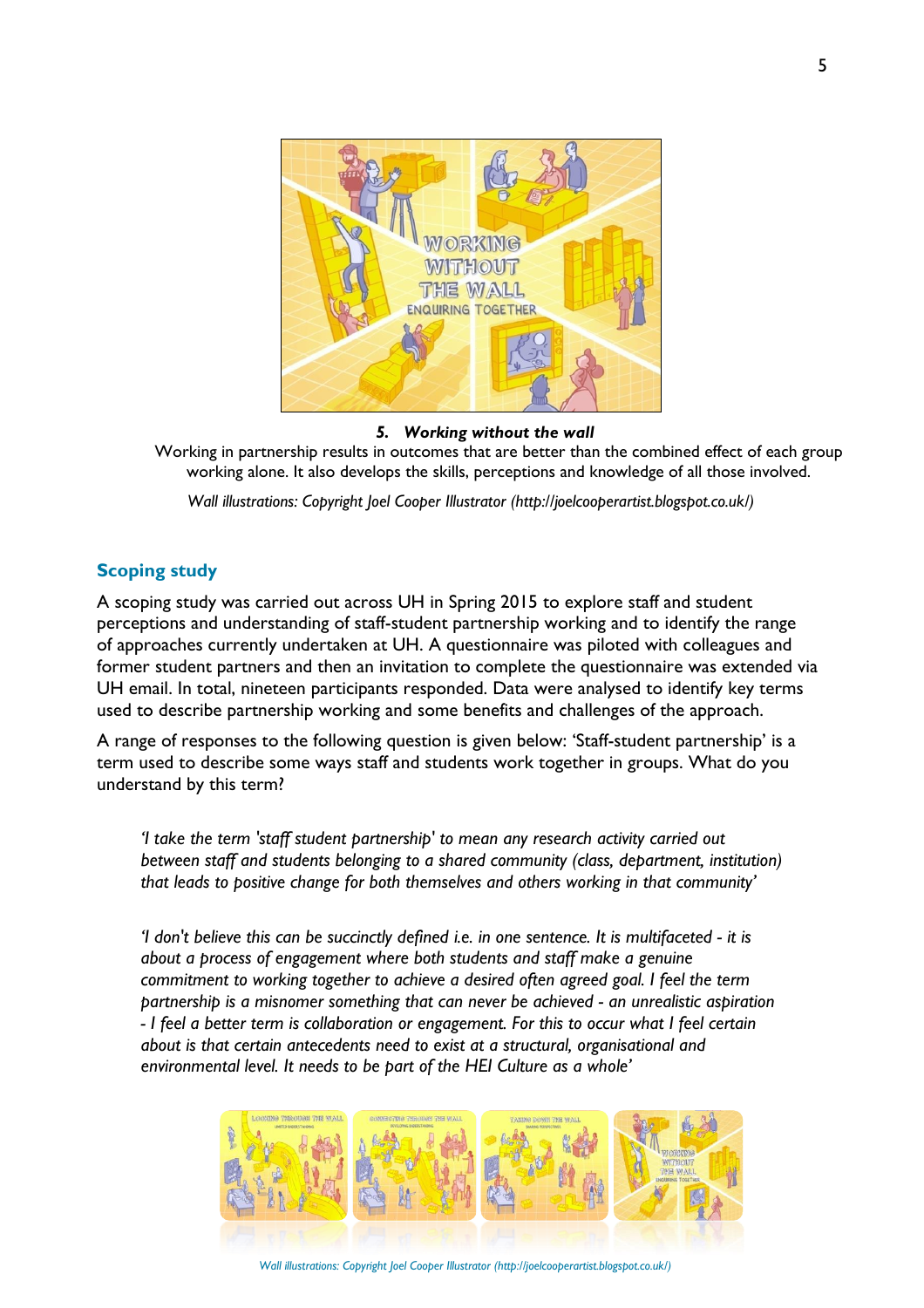*'Staff and students working together on an equal footing with equal 'power' balance'*

*'I think it is about working together in the truest sense, letting each side of the partnership have an equal say and being prepared to go with what the group think (not just agree until it is something you do not like). True partnership working does not happen often and requires a genuine commitment from staff and students to be open, honest and respectful of each-others viewpoints and contributions'*

*'Supporting and learning from each other in order to achieve a mutual goal'*

The key terms identifying respondents' perceptions of essential features of partnership working are shown in the tag cloud below.



Respondents' perceptions of the **benefits** of the process include:

- A better solution or outcome e.g. a more effective teaching resource
- Skills development by participants e.g. research and communication skills
- Increased understanding and insight into each other's perspectives

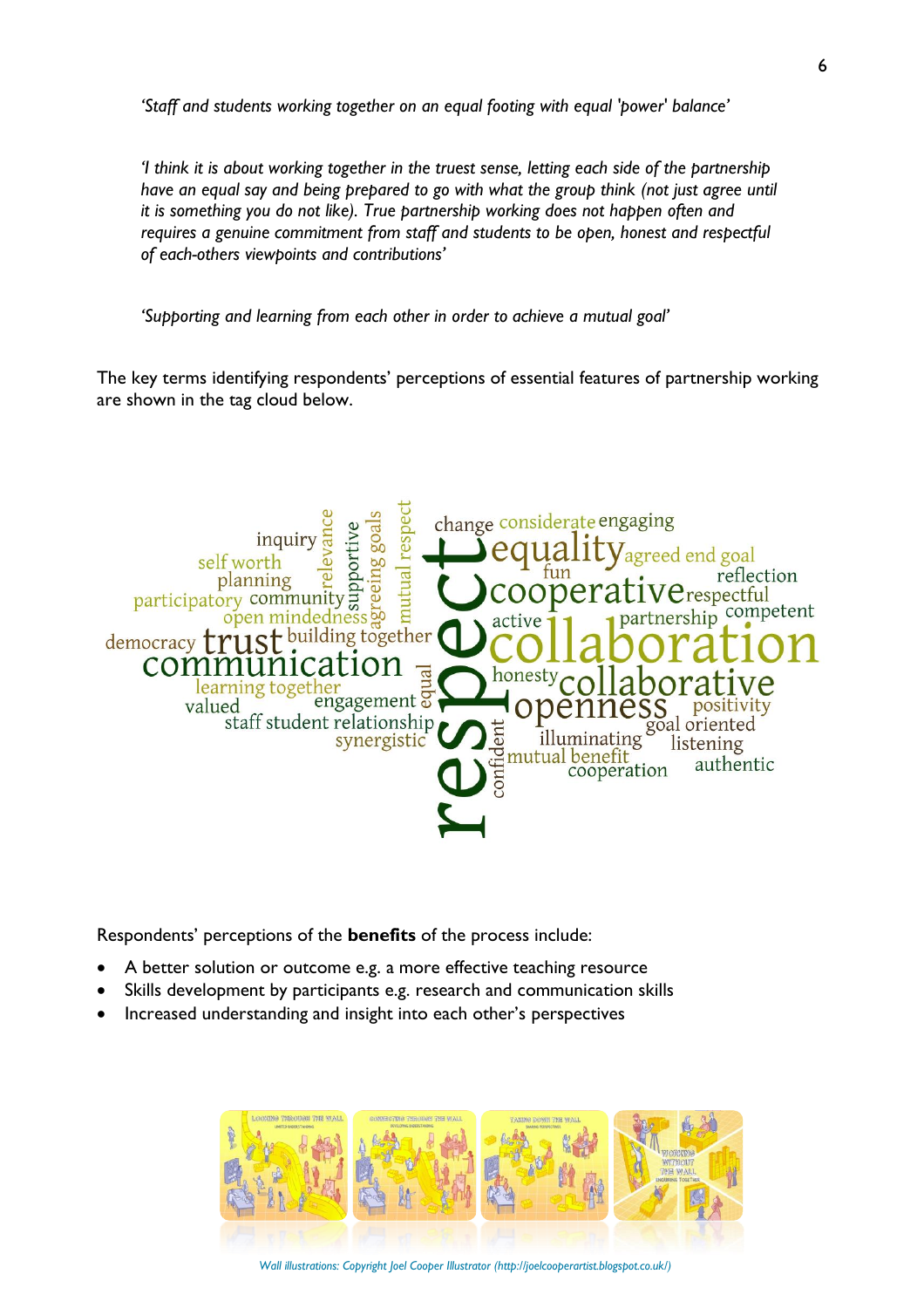#### **Challenges** include:

- Resources e.g. time including scheduling meetings and appropriate physical spaces for meetings
- Working together e.g. being honest, confidentiality, seeing each other as colleagues or collaborators and managing power differentials
- Perceptions of the value of this approach e.g. colleagues' views of the status of this way of working

### **Case studies**

Individuals and groups with experience of undertaking student-staff partnership work were contacted and invited to meet with a member of the research team to document their work as a case study using a template developed and piloted by the researchers. The process of documenting the case studies enabled students and staff across UH to engage in professional dialogue about staff-student partnership working and wider issues relating to learning and teaching in HE. The case studies come from a range of UH Schools and from the LTIC and indicate that this work is taking place in different contexts and in different ways across the University.

The research team reviewed the first six case studies shown below in relation to the work of others in the field of student-staff partnership, particularly the work of Healey et al. (2014).<sup>4</sup> Each case study was explored in relation to the four quadrants of the 'partnership learning communities' component of the students as partners conceptual model (Healey et al., 2014:25).<sup>4</sup>

These four quadrants are:

 $\overline{a}$ 

- 1. Learning, teaching and assessment
- 2. Subject-based research and inquiry
- 3. Curriculum design and pedagogic consultancy
- 4. Scholarship of teaching and learning.

Of the six case studies, one was located in learning, teaching and assessment (1) and the other five combined elements of curriculum design and pedagogic consultancy and scholarship of teaching and learning (3, 4). Other case studies in development are located in subject-based research and inquiry (2). For some of the case study respondents it was clear that the context of the partnership and the detail of the project itself were less important than the process of building partnership. The research team identified that partnership requires or leads to a change in the relationship between students and staff and this was seen as beneficial for student learning and for the effectiveness of staff teaching. This change in relationship between staff and students and in relation to knowledge generation and learning was identified as challenging and could be seen as 'a threshold concept' (Cook-Sather 2014, 186)<sup>5</sup> in higher educational practice.

<sup>&</sup>lt;sup>5</sup> Cook-Sather, A. 2014, Student-faculty partnership in explorations of pedagogical practice: A threshold concept in academic development. *International Journal for Academic Development* Vol 19, no 3, pp. 186-198. 10.1080/1360144X.2013.805694



 *Wall illustrations: Copyright Joel Cooper Illustrator (http://joelcooperartist.blogspot.co.uk/)* 

<sup>&</sup>lt;sup>4</sup> Healey, M., Flint, A. and Harrington, K 2014, Engagement through partnership: Students as partners in learning and teaching in higher education. York: Higher Education Academy. [https://www.heacademy.ac.uk/engagement](https://www.heacademy.ac.uk/engagement-through-partnership-students-partners-learning-and-teaching-higher-education)[through-partnership-students-partners-learning-and-teaching-higher-education](https://www.heacademy.ac.uk/engagement-through-partnership-students-partners-learning-and-teaching-higher-education)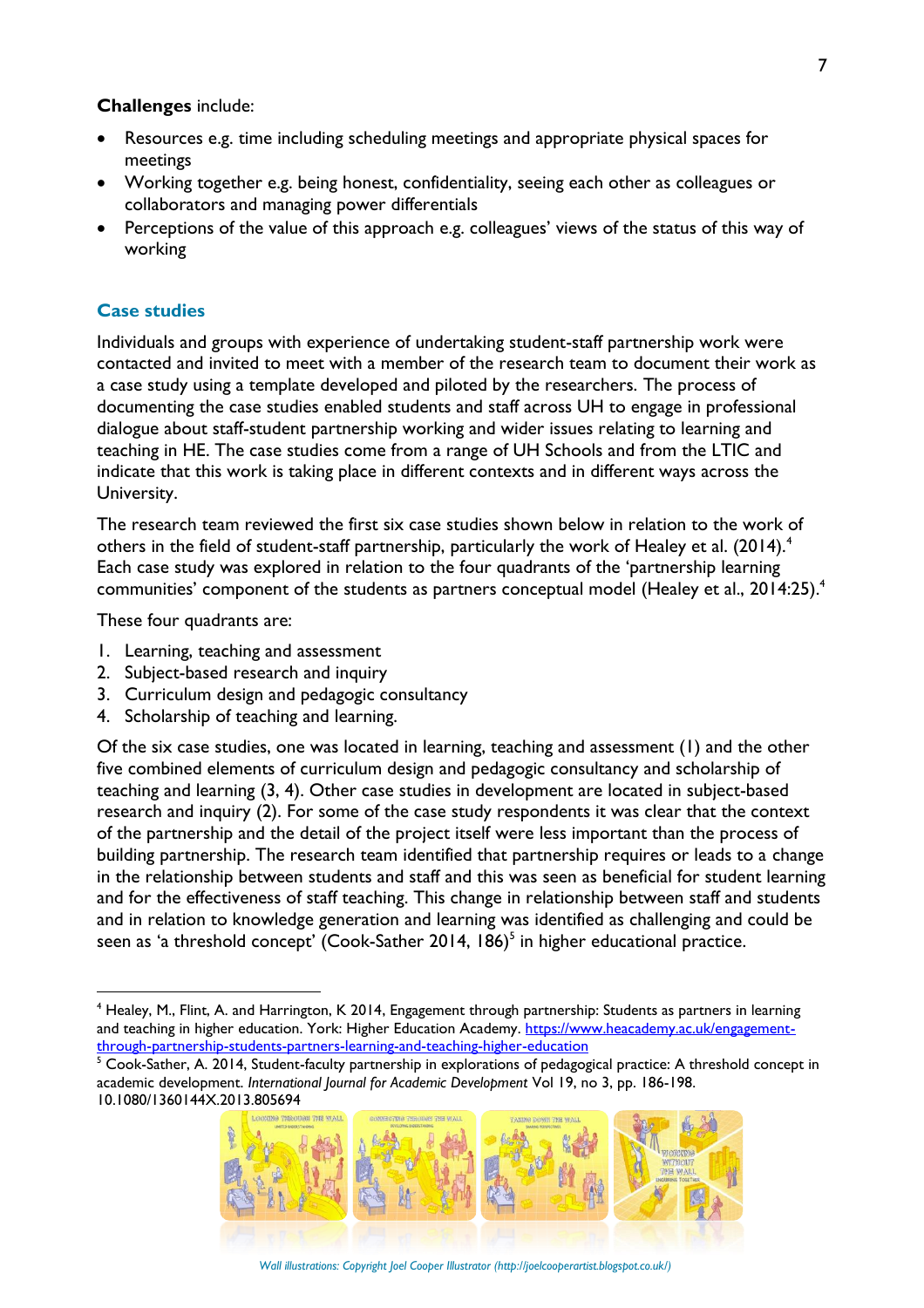#### **Working strategically**

l

Participants in this research have already identified the value of critically reflecting on their way of working with colleagues and of sharing this work with others engaged in similar work. Engaging together in this research has nurtured our 'partnership learning community' by drawing together what we have done. The next stage of working strategically across the institution will involve bringing together the case study authors to share insights and practice. Additionally, members of this group and the research team will continue to take forward a range of staffstudent initiatives.

The research findings and the ongoing collection of case studies will be available on the UH LTIC and School websites and shared through both institutional and external events. A partnership webpage will be developed, which will include the case studies as a resource for staff presented in an easily accessible format by clicking on the relevant box (see suggested format below).





 *Wall illustrations: Copyright Joel Cooper Illustrator (http://joelcooperartist.blogspot.co.uk/)*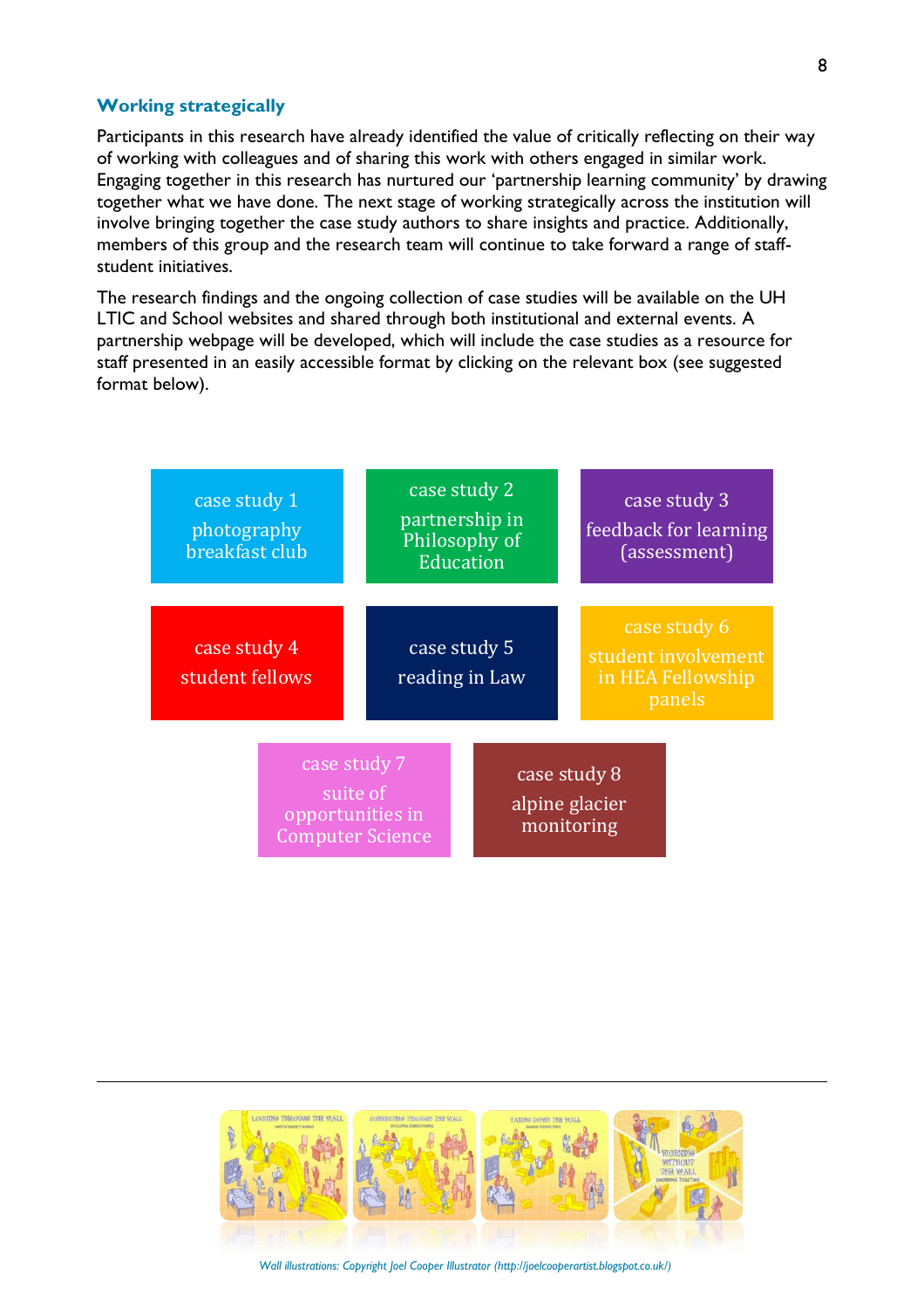# **Case study 1 Photography breakfast club School of Creative Arts**

## **Who was in the partnership?**

Rebecca Thomas, leader of the photography programme, and an open invitation to level 6 photography students – gradually developing to a group of 6-8 fairly regular attenders.

# **What was the purpose?**

The project was initiated by Rebecca to enquire into and come to understand more about the photography students' perceptions and experience of their programme. Also to help the students understand more about the programme and how it works. Her aim was to develop mutual understanding of photography learning and teaching processes and the curriculum. A driver was the need to improve NSS scores.

# **How long did it last? Is it ongoing?**

The breakfast club started in the first week of Semester A 2014 and naturally drew to a close in April 2015 just before Semester B assessments. It was a weekly session 9-10am. The students involved have now completed their University programme, but Rebecca is proposing to start a similar club in the next academic year for a new group of students.

## **What was done/what happened?**

The group had breakfast together. Rebecca provided some of the food. They had conversations about a range of topics around photography, arts and the programme and got to know each other as people and as creative arts colleagues.





 *Wall illustrations: Copyright Joel Cooper Illustrator (http://joelcooperartist.blogspot.co.uk/)*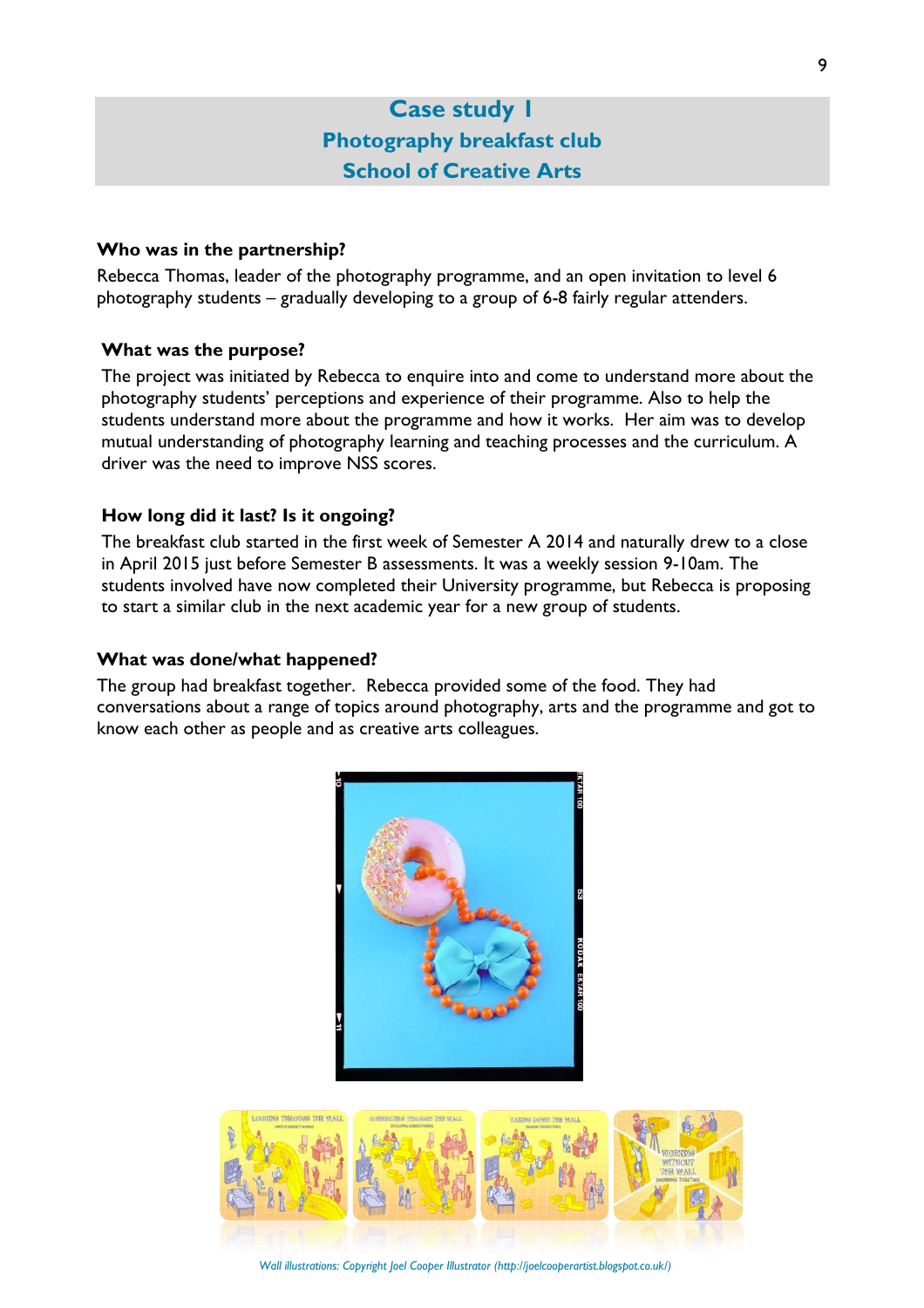Rebecca noted that she began to sit with undergraduate students in social spaces, whereas previously she had tended to do this more with postgraduates. She felt that she understood more about students' expectations and perceptions of their experiences. She had made assumptions about students wanting more employability and skills sessions, whereas they talked about confidence, expectations and transitions. She gained increased understanding of what they arrived with when they came to University and of transition issues.

Students talked in the periodic review of the programme about the value of the breakfast club for getting to know a member of staff and sharing understanding of the programme. They talked more about this than about programme committees and student representative work (the photography student representative was part of the breakfast club). The students noted that one thing they liked about the breakfast club was knowing that a member of staff would always be in a particular place at a particular time; that she was visible and approachable. They liked it that a tutor was spending time listening to them, that they could talk about anything and that they were given this conversation space. The students noted that they understood more about staff roles and about the University as a result of the club. They also felt that there was an equality of power in the group – all could contribute, which they did not feel was the case in a student representative role.

#### **What were the challenges?**

A challenge for Rebecca was that students contacted her more and she is considering how this conversation space could be created in other contexts and the consequent issues for staff time. There were also challenges in relation to boundaries, confidentiality and the importance of maintaining a professional relationship.

# **Further information/contact details**

Rebecca Thomas [r.thomas@herts.ac.uk](mailto:r.thomas@herts.ac.uk)



 *Wall illustrations: Copyright Joel Cooper Illustrator (http://joelcooperartist.blogspot.co.uk/)*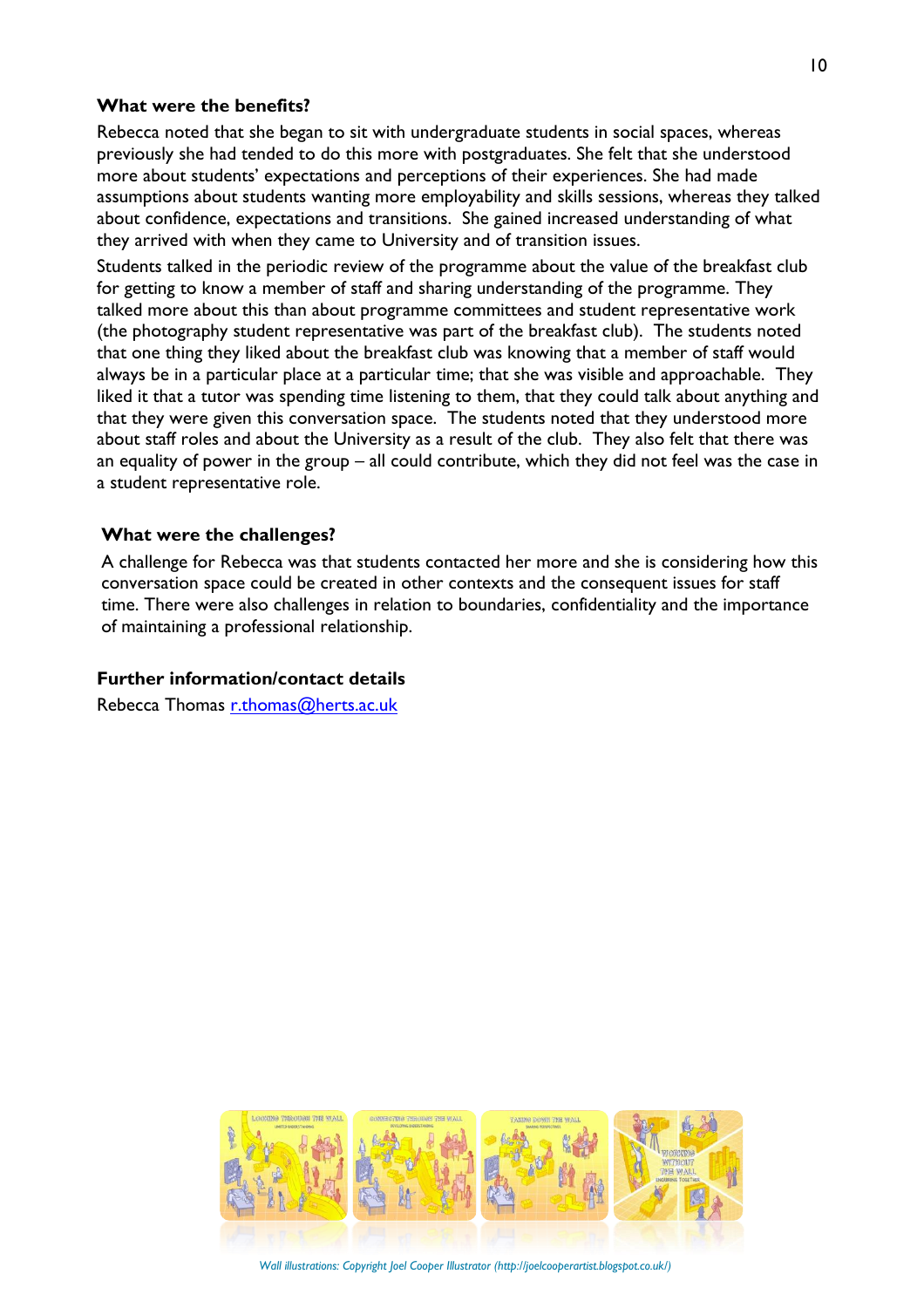# **Case study 2 Partnership in Philosophy of Education School of Education**

## W**ho was in the partnership?**

Seven final-year BA (Hons) Education Studies and BA (Hons) Education Studies and Early Years students, with one tutor.

# **What was the purpose?**

For the students, this was one of their final modules on their degree and was attended for the partial fulfilment of the programme. For the academic, it was to educate using the conventions of academic practice – to create, share and critique ideas as a community – to enable or develop student autonomy, through critical reasoning and reflection. Furthermore, the partnership aimed at facilitating a democratic culture within the learning environment.

# **How long did it last? Is it ongoing?**

From January to May 2015.

# **What was done/what happened?**

Values, Citizenship and Morality is a module which explores thinkers and concept in these three areas connected to education, in its broadest definition. To make use of students' prior educational knowledge and to develop research and critical skills and capacities, the module embraced a radical pedagogical approach. The consequence of this pedagogical approach was, what some might call, a 'flipped classroom', however the 'flip' was much greater than a change in power dynamics.

At the start of the module, the group were presented with the learning outcomes and a blank module calendar. After the initial shock and recoil of the risk, to which they were initially averse, the group drew on their prior knowledge and made use of their research skills to develop their curriculum. In connection to curriculum development, students began to challenge the idea of the lecturer and spent part of their planning time thinking about the learning and teaching strategies they felt were appropriate and the types of resources they wanted (or not) to make use of. Two consequences were the rejection of PowerPoints; they positioned the lecturer as an initial researcher and guide, who would provide two to three initial resources as a spring board for the group to go on to do further research and then bring these to the discussions. The lecturer would then facilitate the discussions.



 *Wall illustrations: Copyright Joel Cooper Illustrator (http://joelcooperartist.blogspot.co.uk/)*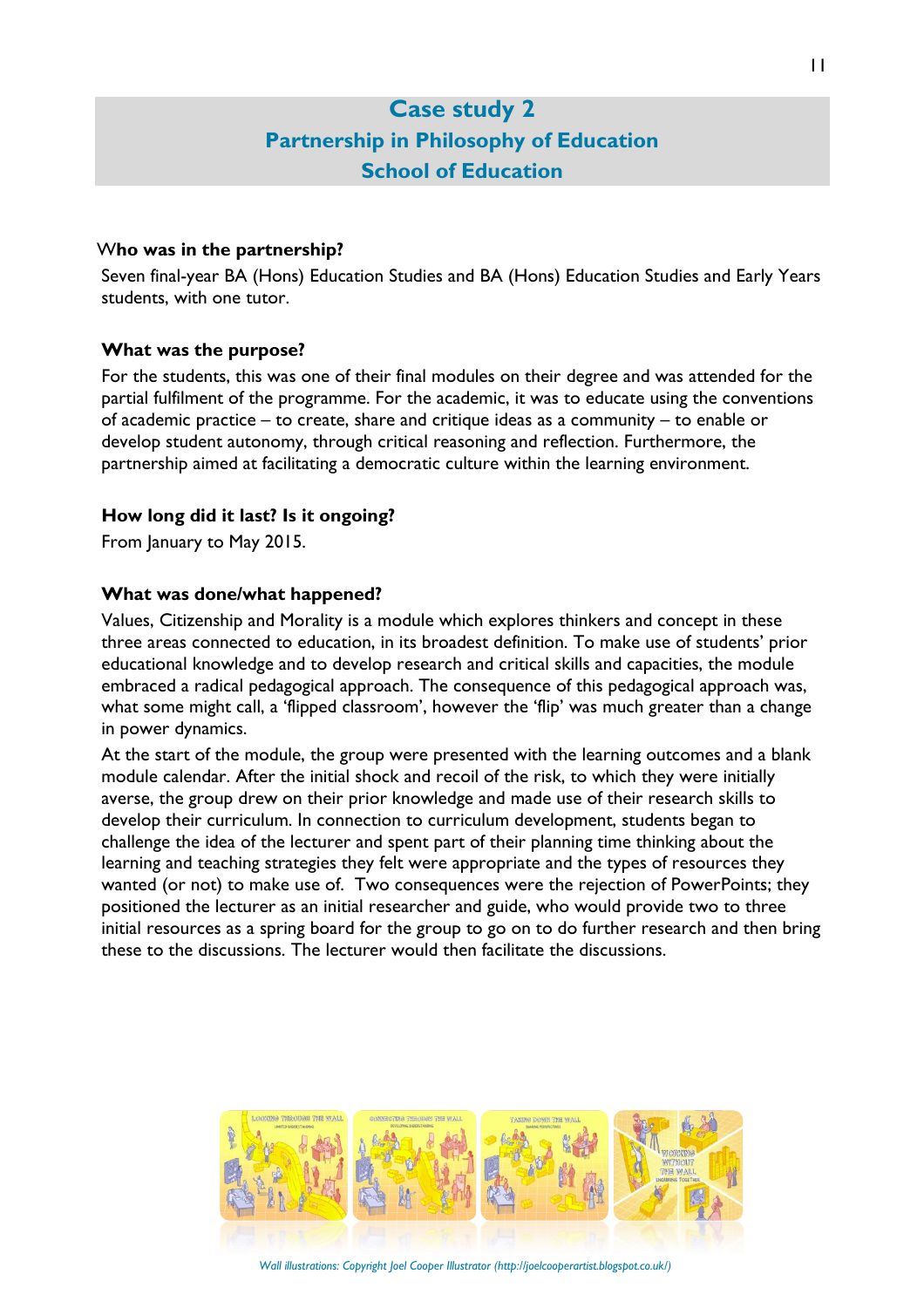The students were positioned as capable intellectual partners through the undertaking of research, the critiquing of ideas and concepts, and the creation of new ideas and possibilities. By being positioned as a community of capable learners they engaged with knowledge in a way that they had expressed they had not done before. They were, on the whole, autonomous in their research and provided knowledge for others in the community to critique and question, so much so that the learners requested their assignment titles and propositions to be critiqued by the group. The learners developed their research skills, assimilation and synthesis skills and discussion skills, as they were provided with the space and place to explore the possibilities of knowledge and to criticality explore their own capabilities as individuals and as a group.

The power dynamics of the group added a significant benefit to the exploration and critique of ideas. The role of the tutor became more of an expert guide than an expert knowledge giver, which meant the focus of the learning was no longer about content *per se* but more about what researchers can do with knowledge and the possibilities for action and change. Learners became more politically literate as a result of criticality required to address the knowledge they were assimilating and questioning; coupled with the development of skills and the management of relationships, their political literacy is one of the significant benefits of this curriculum-based partnership.

Above all else the learning through academic partnership was fun!

# **What were the challenges?**

There were three significant challenges on this module, the first being the management of risk on behalf of the students. For one student the potential for risk was too great and they transferred to another module in the first two weeks. The remaining students spent key elements of initial discussions concerned with the potential of failure and possibility of disadvantage. This required them to trust in my judgment, as an academic, until they began to feel confident with the process. Whilst this was a challenge, this was managed through the group relationships and their own learning and teaching strategy.

The management of relationships was the second significant challenge as the new way of being led to possibilities I had not encountered before. Learners preferred to communicate through a mobile group messaging service and further preferred to move the communication away from a virtual learning environment, which is often seen as very formal. This meant that I could be contactable anytime and any place. Whilst, for this group, it was not particularly a problem, it could have become a significant challenge to professional relationships and the delineation of boundaries.

The third significant challenge was broader than the partnership project itself; as the students became more critical of their education. As a result of module materials and activities the group began to become critical of the culture, expectations and the environment they had been studying in during the prior two-and-a-half years. Whilst they praised this module at programme committees, they felt that similar pedagogy and relationships should be fostered throughout the entirety of the degree. This challenged the culture and practices throughout the programme.

## **Further information/contact details**

Lewis Stockwell, **Lstockwell2@herts.ac.uk** 



 *Wall illustrations: Copyright Joel Cooper Illustrator (http://joelcooperartist.blogspot.co.uk/)*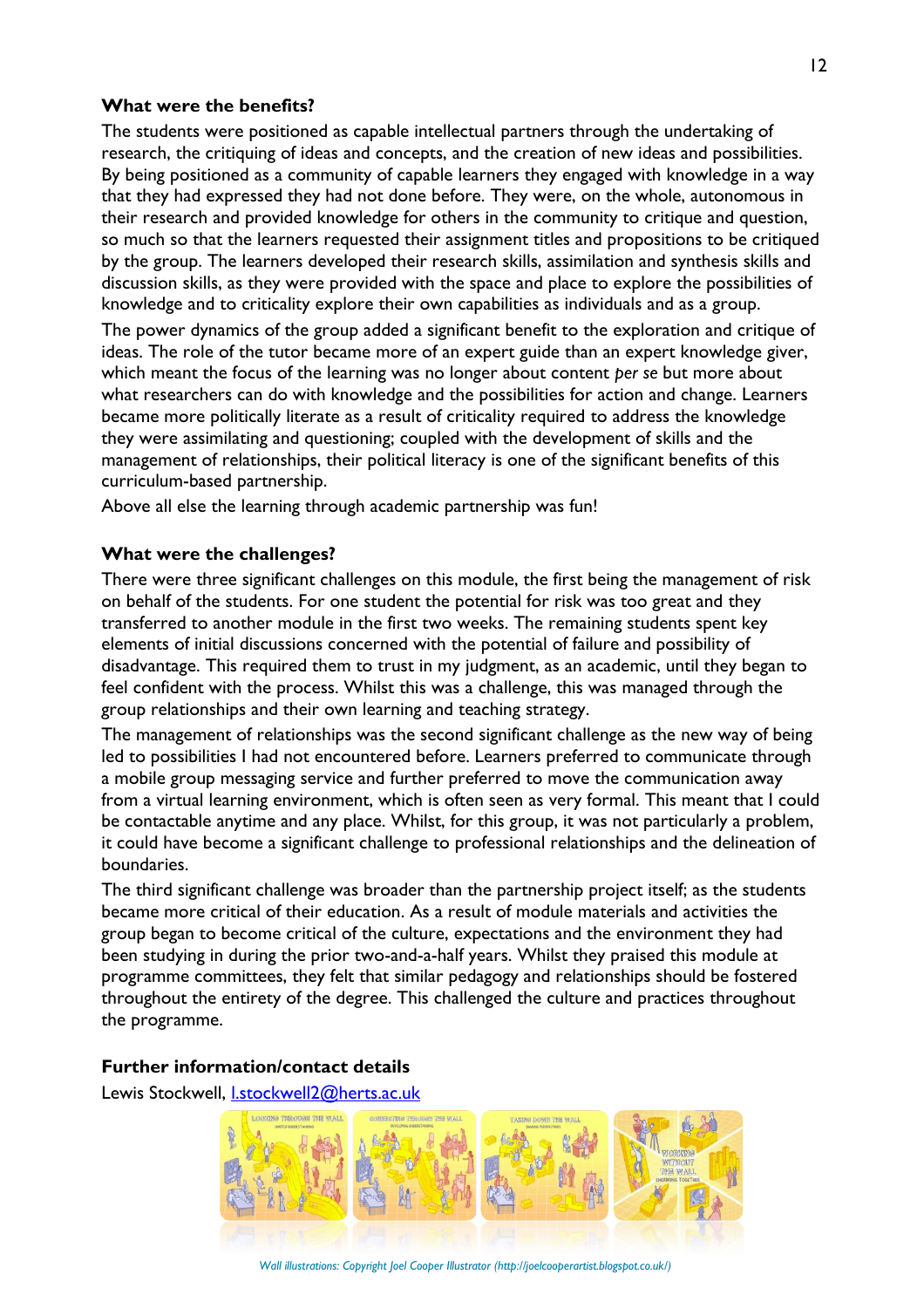# **Case study 3**

# **Feedback for learning (assessment) Schools of Education, Humanities and Law**

## **Who was in the partnership?**

Six undergraduate and post-graduate students and four members of academic staff from the Schools of Humanities, Law and Education.

# **What was the purpose?**

- $\triangleright$  To initiate a process for working with students as partners to enhance learning and teaching
- $\triangleright$  To demonstrate the role of enquiry-based projects in developing learning and teaching
- $\triangleright$  To undertake an enquiry into students' perceptions and use of feedback on written assignments for the purpose of practice development.

# **How long did it last? Is it ongoing?**

Eight months including preparation of the resources, some of which were used in student-led sessions to support student induction. The success of this project led to the development of further work that included some of the same staff and students.

# **What was done/what happened?**

 $\overline{a}$ 

The students were recruited through an advert via the Students' Union and employed as 'student researchers' to work with staff on a jointly developed project on a topic previously identified by staff as a cause for concern. Students were paid an hourly rate for two hours per week for five months. Whole group meetings were held on a fortnightly basis with students and staff undertaking project work individually between meetings.

The student researchers collected data from other students; worked with staff to analyse the data; presented findings to staff; led workshops for students; and co-created resources with members of staff engaged in the study. These resources included a free access Feedback for Learning project report (Jarvis, 2010) $^6$ ; a Learn from Feedback flyer for students; an advice sheet for staff on giving feedback; a journal article (Graham and Jarvis, 2010)<sup>7</sup> and a video for students on using feedback for learning available on YouTube (UH, 2011).<sup>8</sup> Students presented the project to a cross-University audience at an internal learning and teaching staff conference.

<sup>8</sup> UH 2011, UH Learn from Feedback. Available from:<http://www.youtube.com/watch?v=0HbbCNIr-z4>



 $^6$  Jarvis, J 2010, Feedback for Learning Project Report. University of Hertfordshire

 $^7$  Graham, S. & Jarvis, J 2010, Developing and Listening to Student Voices through a Student-Staff Research Project. Blended Learning in Practice, July, 61-64. Available from:

<http://uhra.herts.ac.uk/bitstream/handle/2299/4712/904194.pdf?sequence=1>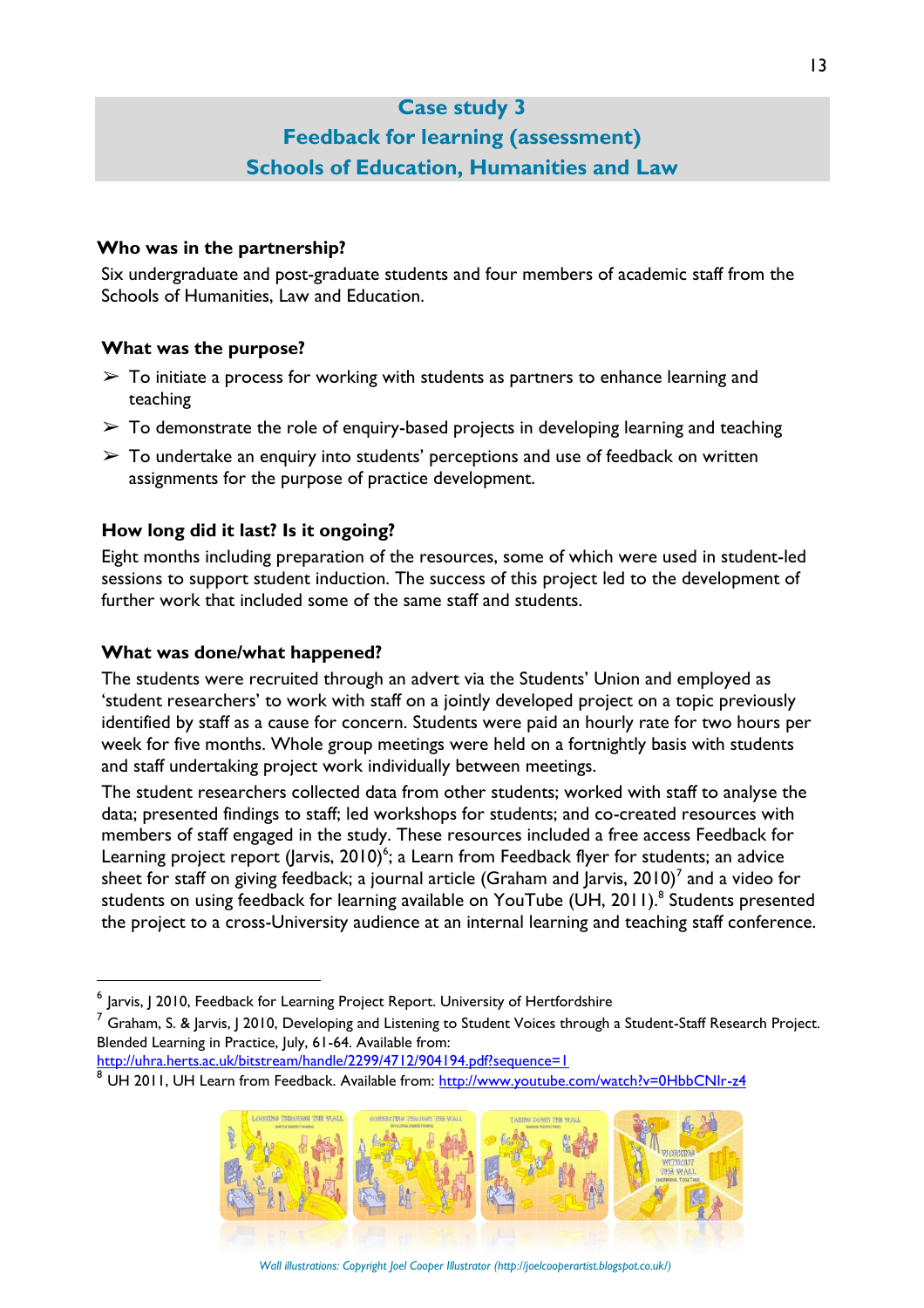During this stage of the study individual members of staff in different Schools independently asked students for help with aspects of learning and teaching development (for example, to join a module development team) and some asked to engage with student researchers as 'consultants' on learning and teaching.



# **What were the benefits?**

- Staff gained greater understanding of students' perceptions, which they could use to design feedback so that it could be used more effectively
- The resources from the project have been in use by students and staff since they were created
- Increased discussion about feedback amongst staff and in some cases between staff and students
- Increased staff awareness of the roles students can play in developing educational practice and participating in learning and teaching enhancement
- The students gained confidence and developed skills in communicating with staff and peers in a range of contexts
- The students and staff gained skills in undertaking education research

# **What were the challenges?**

- Identifying sources of funding
- Administrative issues particularly in relation to student employment
- Timetabling staff-student meetings, booking rooms etc.
- Identifying ways of working
- Finding time for the project

# **Further information/contact details**

Professor Joy Jarvis, *j.jarvis@herts.ac.uk* 

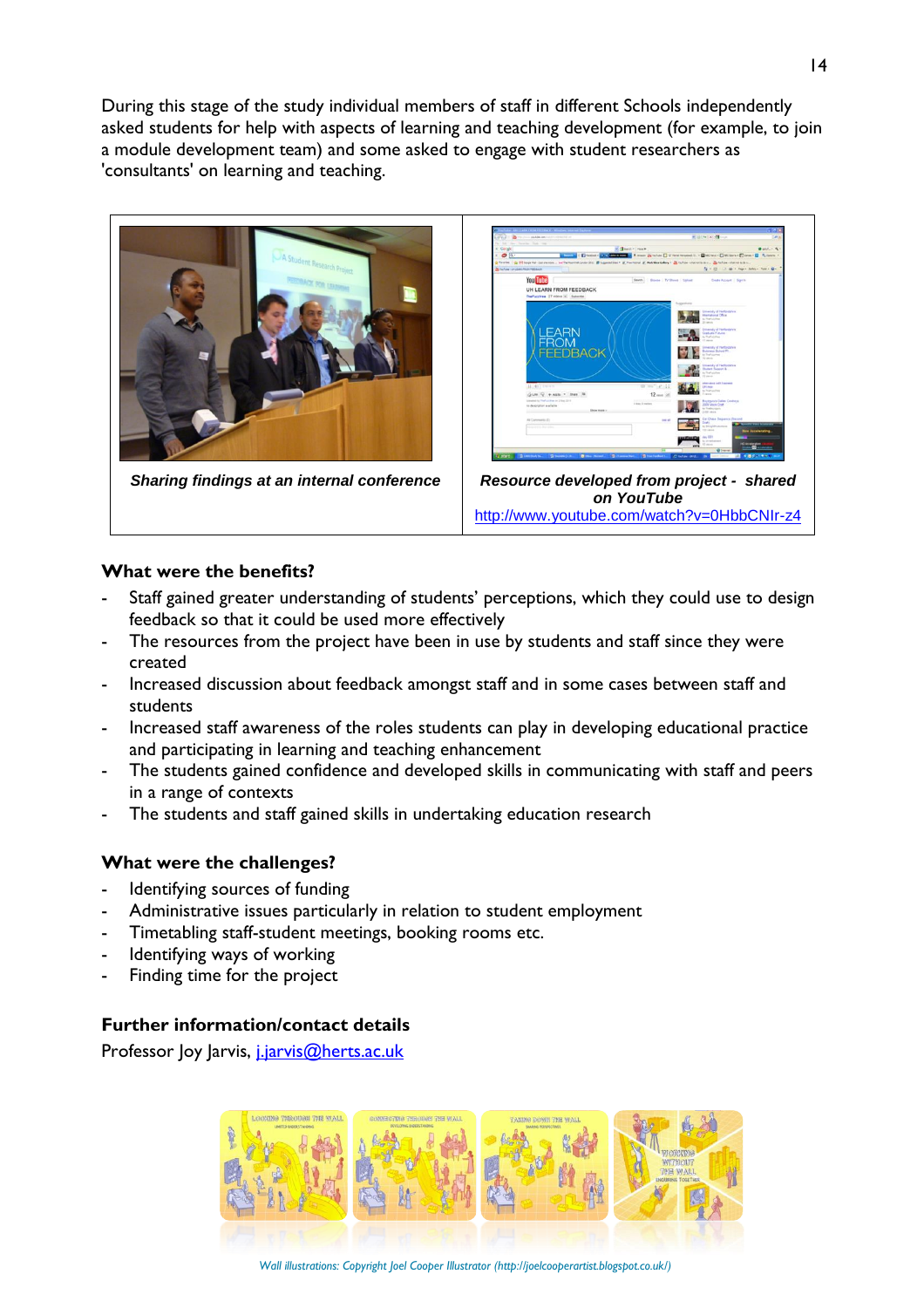# **Case study 4 Student Fellows School of Health and Social Work**

# **Who was in the partnership?**

Undergraduate students and staff from School of Health and Social Work.

# **What was the purpose?**

The idea was to recruit a number of Student Fellows to identify and run their own projects within the School to enhance the student experience. Parameters were kept as broad as possible while retaining coherence and feasibility. Offering autonomy and status to the Student Fellows was a specific goal, to enable them to engage with the School community in a new way.

# **How long did it last? Is it ongoing?**

The project was launched in August 2014, four Fellows were recruited and began projects in January 2015 which will run through the next academic year. The Associate Dean Learning and Teaching (ADLT) sees this as a core way of working in the School.

## **What was done/what happened?**

The ADLT, inspired by work at the Universities of Winchester and Exeter, proposed to senior leadership colleagues that students be invited to come forward with proposals to develop enhancement projects. Successful applicants would be free to develop their ideas in the School with support from staff who would typically put them in touch with key personnel. Senior management agreed to finance the initiative and work began to identify new Student Fellows. The marketing strategy included the design of posters for advertising in student spaces and on StudyNet. These attracted a good field of candidates which was eventually narrowed to a short-list of six who had pitched feasible projects.

Four students were appointed to run three projects each of which addressed issues to do with student support. Two projects will introduce different styles of "buddy" system to supplement existing student support structures within the School. The third identified a gap in clinical debriefing of nursing undergraduates which it was compellingly argued was contributing to student stress. A model for providing structured debriefing is being developed with a small group of students. Throughout the initiative Fellows researched their ideas, surveying peers, and project planning; they linked with relevant academic and professional colleagues both in and outside the School. The buddy systems are in place in Paramedic Science and Preregistration Nursing and will run in the academic year 2015/16. The pilot version of the new clinical debriefing will run with Nursing students in summer 2015.



 *Wall illustrations: Copyright Joel Cooper Illustrator (http://joelcooperartist.blogspot.co.uk/)*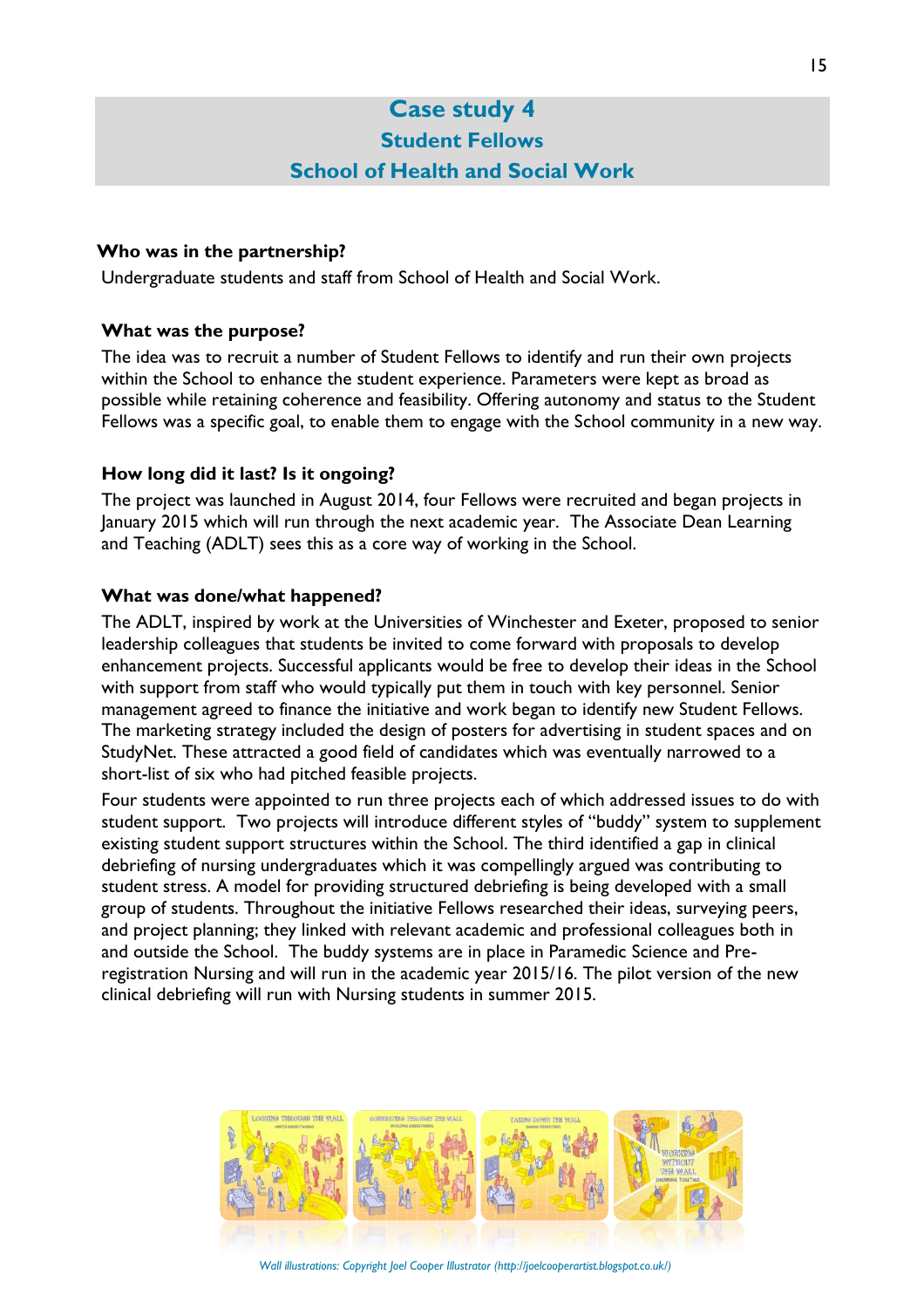The projects have been greeted warmly by staff who have recognised their value and been pleased to work alongside students in this way. Student Fellows have remained highly engaged and happy to continue the initiatives beyond their paid terms of office.

Julie Vuolo (ADLT): "It is easy to lose sight of the things that matter to students. For me the Student Fellows project is about letting students lead through the conversations they have with other students - it is insider access to what students want and how they want to do it. There is great satisfaction in authentic staff-student partnership working and a genuine pleasure in seeing them take their own ideas and grow them. It is a privilege to facilitate a project like this." Evaluation of the Student Fellow work continues.

#### **What were the challenges?**

Arranging meetings with Student Fellows proved difficult with everyone's busy calendars, further complicated by the students' different placement patterns. The plan was for the Fellows to meet regularly as a group but they have had to work more independently than anticipated.

#### **Further information/contact details**

Julie Vuolo, Associate Dean (Learning and Teaching) School of Health and Social Work, [j.c.vuolo@herts.ac.uk](mailto:j.c.vuolo@herts.ac.uk)

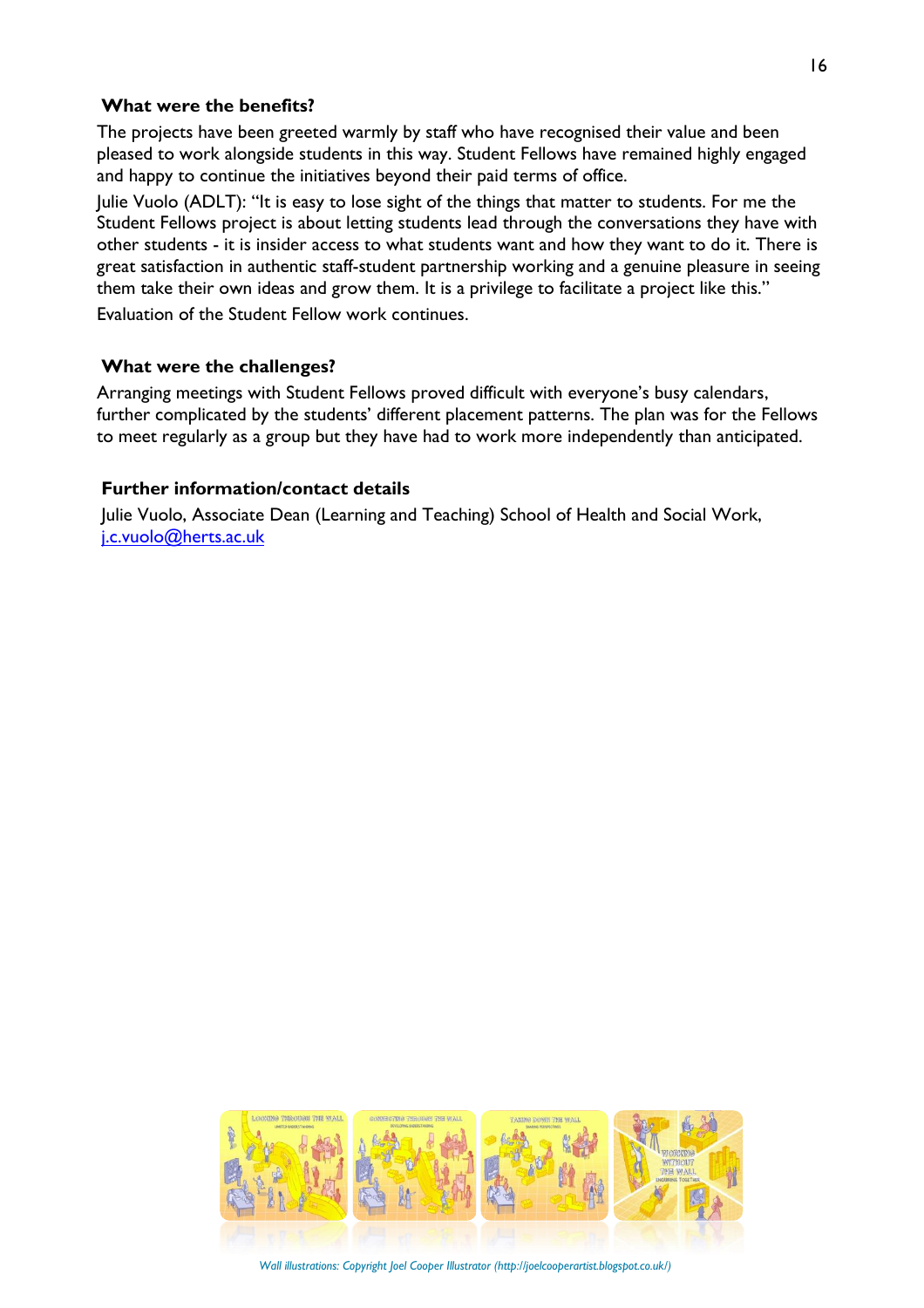# **Case study 5 Reading in Law Schools of Law and Education**

# **Who was in the partnership?**

Undergraduates from the School of Law and staff from the Schools of Law and Education.

# **What was the purpose?**

To develop reading strategies and skills in undergraduate law students.

# **How long did it last? Is it ongoing?**

An inquiry into current practice and the development of materials took place over two academic years, these resources are still in use.

# **What was done/what happened?**

Informal surveys in the School of Law at the beginning of the academic year identified **reading** as a key focus for effective learning in the discipline. Experienced staff and novice students independently articulated this as a central practice and it was decided to research this perception and practices/expectations around reading. Law and Education staff worked together with students to articulate more precisely the issues and identify purposes of different reading tasks. Resources were developed and introduced to the next cohort of law undergraduates jointly by staff and students. Feedback was used to refine these materials and produce further ideas for engaging students and staff around difficulties involved in reading within law.





 *Wall illustrations: Copyright Joel Cooper Illustrator (http://joelcooperartist.blogspot.co.uk/)*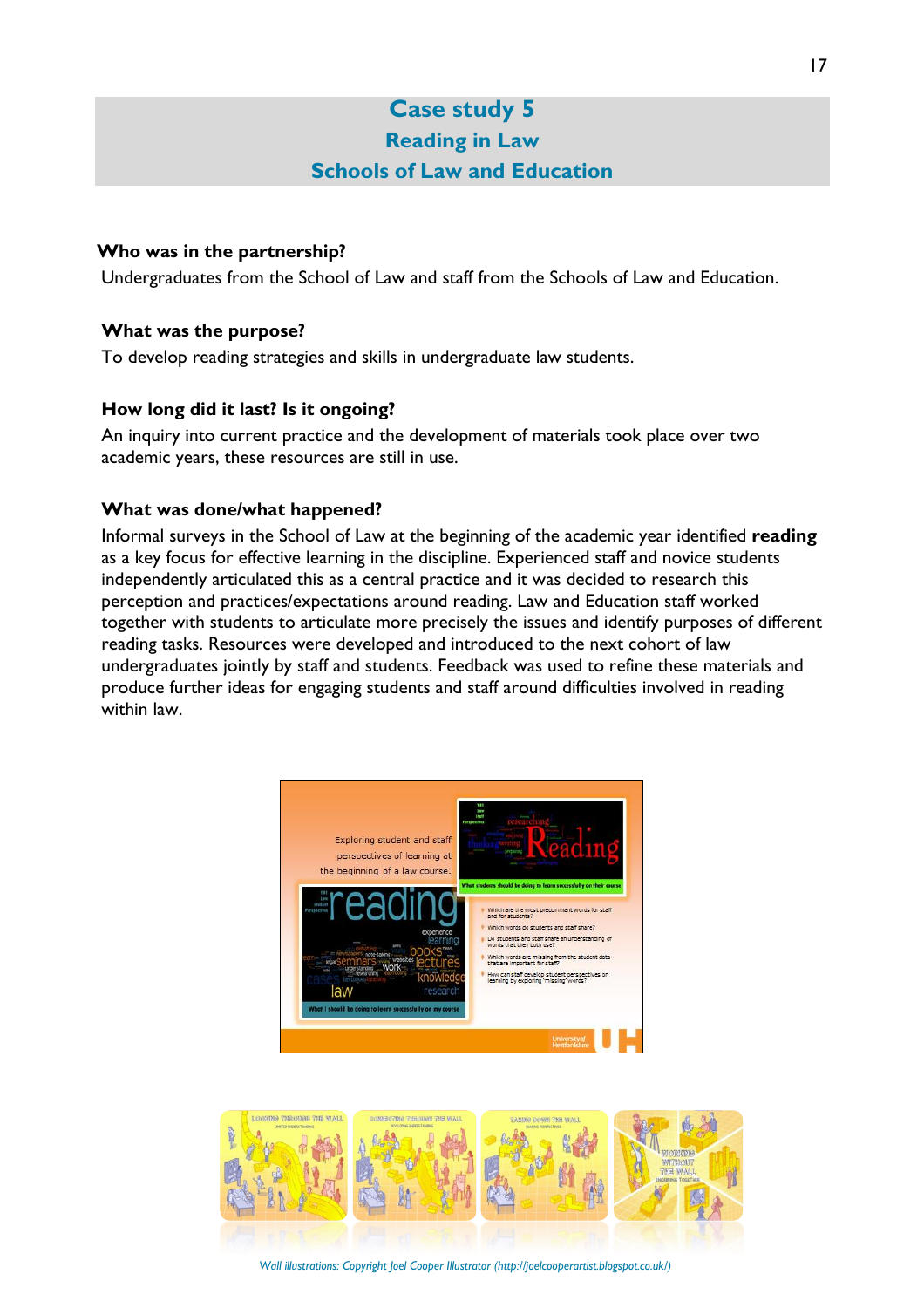A reusable resource was created articulating the purpose of different reading materials and outlining some possible strategies to make reading effective. There was also greater staff awareness of the dimensions and difficulties of reading in the discipline which in turn informed teaching practice.

Beyond this specific tangible benefit, some staff saw afresh that acquiring disciplinary expertise is a shared problem for staff and students. Thus joint working is a logical and effective way to approach issues which delivers new insights and encourages shared responsibility for the development of skills.

Lecturer Karen Clark said: "I'd forgotten the struggle I had when first learning this. Connecting with student stories enabled me to become a more effective teacher. It just made complete sense to work together. "

Student Florence Afolabi said her involvement in the project had far-reaching benefits: "I... began to see the University as being one big community. Students and staff shared the same space but were, in my opinion, in two different circles. Realising that we were part of the same community allowed me to be more open and contributive. The process of working together to 'discover' really facilitated this."

# **What were the challenges?**

There was some scepticism from both students and staff about the complexity of reading – some initial reactions thought any difficulty with reading as such had been dealt with much earlier in the education process.

Staff can find it hard to work authentically with students. There is entrenched expectation of the lecturer-student relationship which is to an extent subverted by this way of working. A problem often seen by staff as owned by the students ("they don't read") is repositioned as a shared difficulty. A student keen to perform well at a new stage in their life is asked to articulate challenges. This can be both hard for them to do with confidence and hard for staff to facilitate.

## **Further information/contact details**

Karen Clark, Learning and Teaching Innovation Centre, *k.clark@herts.ac.uk* 



 *Wall illustrations: Copyright Joel Cooper Illustrator (http://joelcooperartist.blogspot.co.uk/)*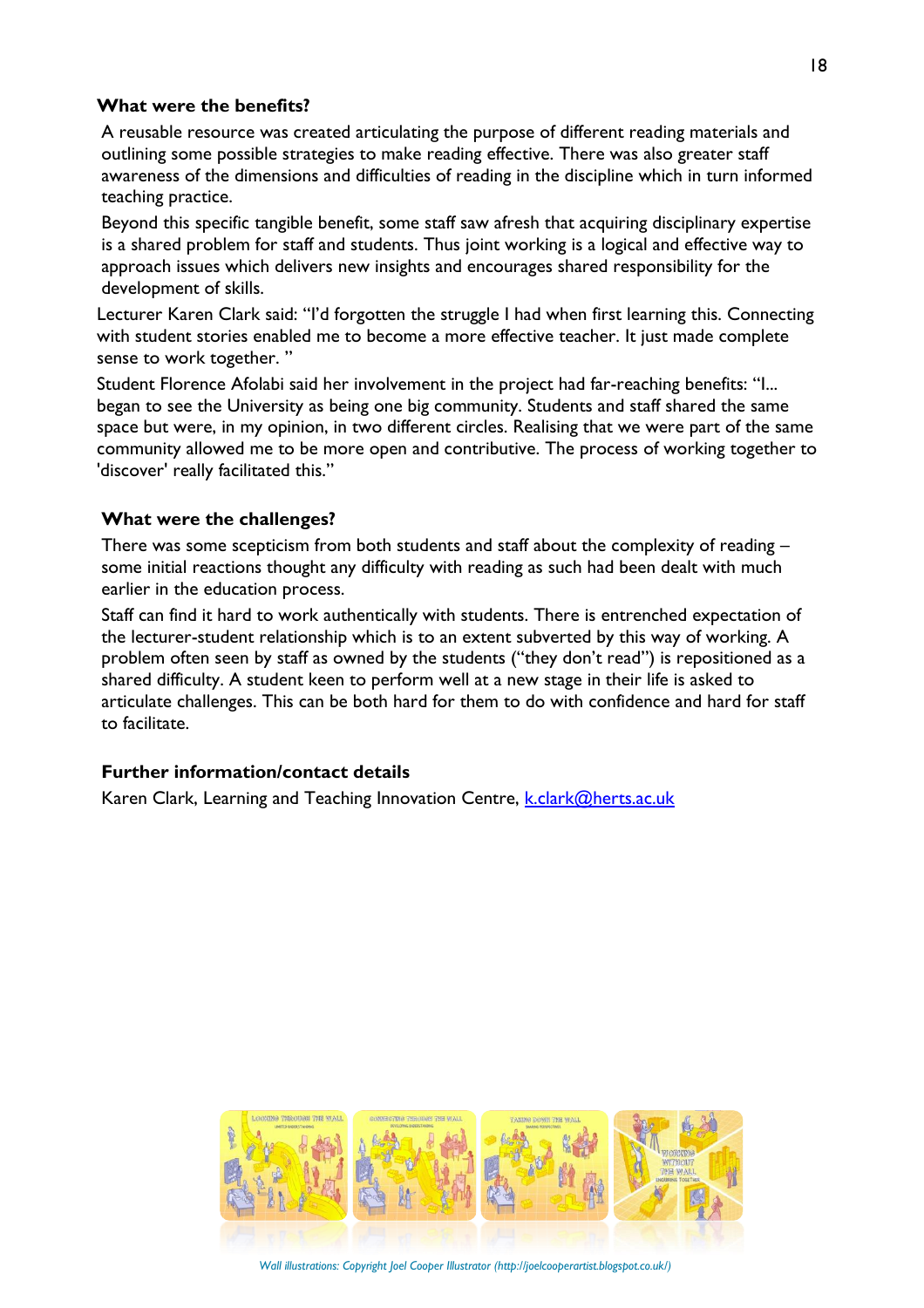# **Case study 6 Student involvement in HEA Fellowship panels Learning and Teaching Innovation Centre**

#### **Who was in the partnership?**

Staff from the Learning and Teaching Innovation Centre (LTIC), current students and recent graduates of the Post Graduate Certificate in Learning and Teaching in Higher Education and members of Hertfordshire Students' Union.

#### **What was the purpose?**

To engage students with the Continuing Professional Development (CPD) framework and the UK Professional Standards Framework, to share more widely how the University values its teaching staff and to empower students in this decision-making process around learning and teaching.

### **How long did it last? Is it ongoing?**

The CPD framework was accredited in October 2013 and the first panels were held in early 2014. Student participation is an established and integral feature of the way these panels run and the University is fully committed to continue this way of working.

#### **What was done/what happened?**

The University of Hertfordshire (UH) CPD framework enables institutional panels to award various levels of Fellowship of the HEA. Students join panels as equal members with staff to consider a mixture of written and oral submissions from across the University.

All panel members are given general guidance and one-to-one support from the LTIC team about how to participate fully in the process. Panellists will be familiar with the UK Professional Standards Framework as a result of studying on the post graduate certificate or undertaking their own application through the CPD framework. Advance distribution of paperwork ensures all applications are considered by individual panellists before they meet to make decisions. Experienced staff chair panel discussion and all participants are involved either questioning applicants who choose to present in person or interrogating the written forms.

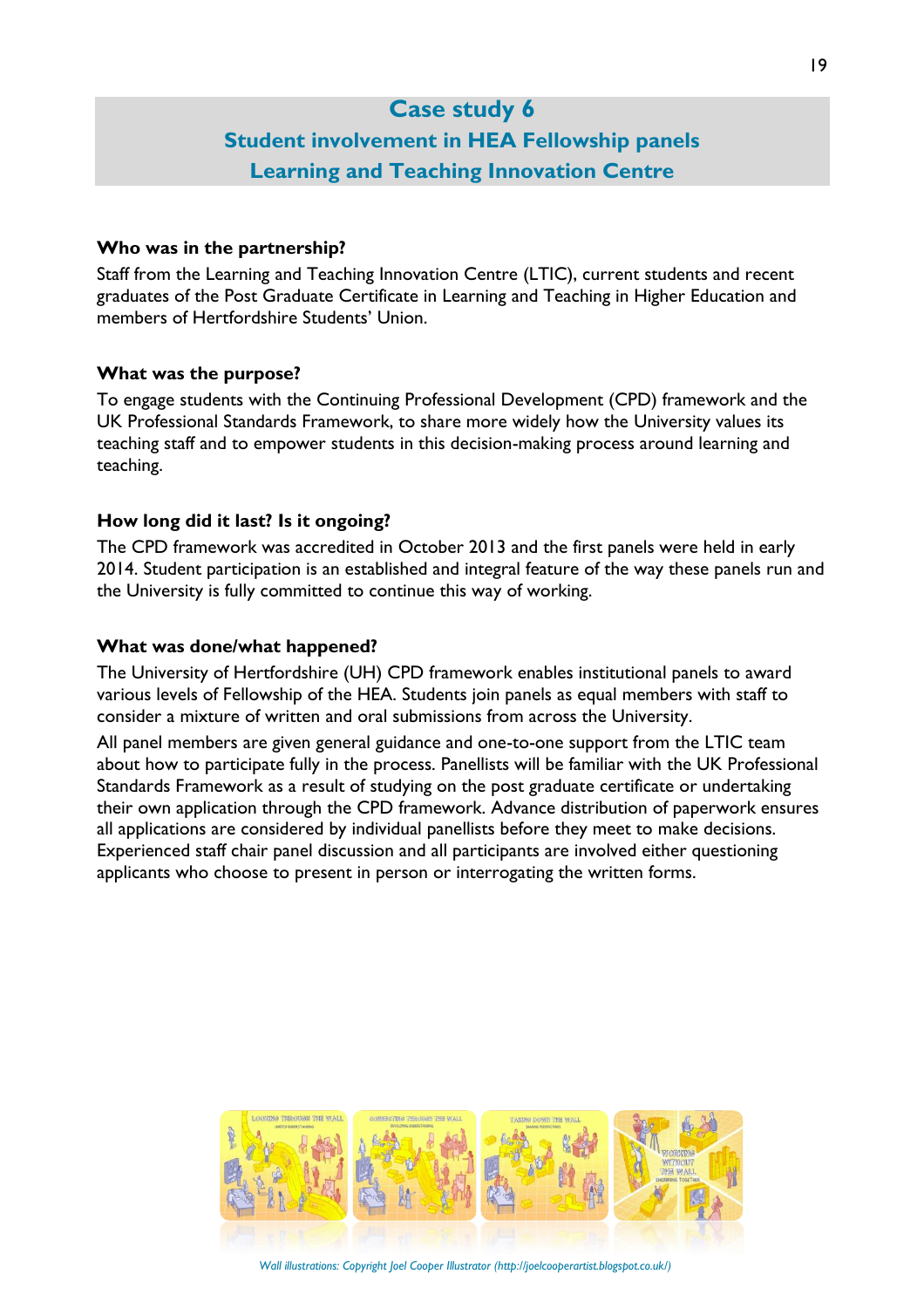Discussion brings new perspectives, challenging assumptions and offering fresh insight about shared concerns to both staff and student participants. An activity central to everyone is celebrated and the breadth and variety of learning and teaching activity at UH is highlighted, in turn fostering a greater sense of community.

Student involvement showcases some of the Graduate Attributes to which the University is committed – allowing participants the chance to develop and demonstrate their criticality, decision making and confidence.

Participants all report enjoying the experience; these comments are typical: "it opened my eyes", "it was really useful to see a different perspective", "it was actually really interesting for me to hear some of the work that the applicants had done and the challenges they had overcome."

# **What were the challenges?**

Staff most familiar with the process report two key issues – one is alertness to inequality and the relative isolation of the student panellists:

"The power dynamic can be tricky, supporting the student to be confident in a process wholly designed by staff. One-to-one training for the student has proven important in overcoming this. The role of the chair in ensuring equal participation is also crucial."

"Another challenge has been that the students are involved as individuals on the panel and they perhaps do not feel a sense of student community over time. The partnership relationship is successful around this process but is not necessarily enduring for them."

## **Further information/contact details**

Dr Helen Barefoot, Deputy Director of LTIC, [h.barefoot@herts.ac.uk](mailto:h.barefoot@herts.ac.uk)



 *Wall illustrations: Copyright Joel Cooper Illustrator (http://joelcooperartist.blogspot.co.uk/)*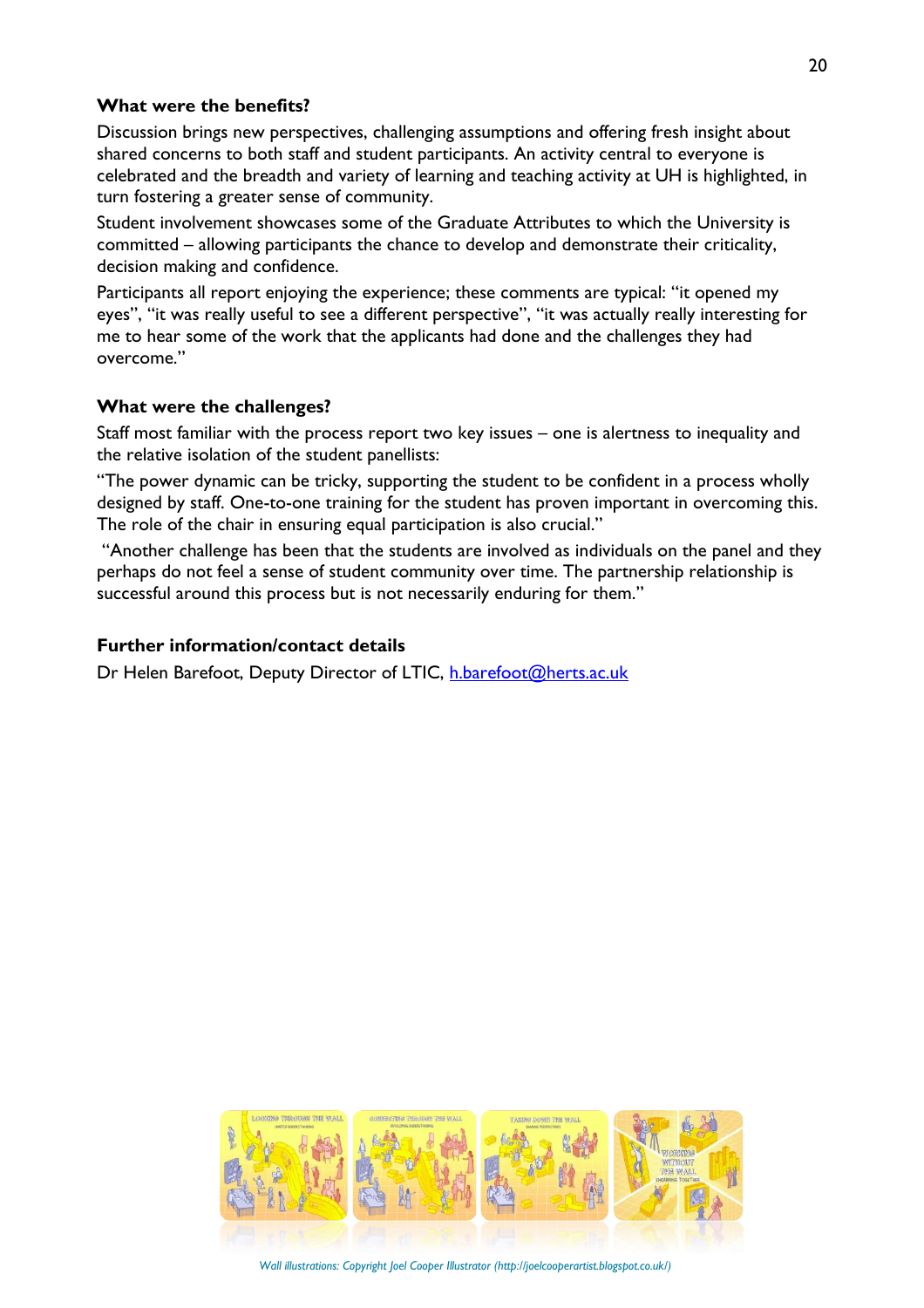# **Case study 7 Student staff working: a suite of opportunities Computer Science**

#### **Who was in the partnership?**

Undergraduate and postgraduate students from campus-based and online programmes along with staff from the School of Computer Science

## **What was the purpose?**

To offer a range of activities which would foster a vibrant, positive and open educational community. Within these activities, individuals gain a wide range of important skills and a more rounded appreciation of each other's perspectives.

#### **How long did it last? Is it ongoing?**

The first activities began in 2002 and further initiatives have since been established. The building and sustaining of this educational community is seen as central and integral to the working of the School.

#### **What was done/what happened?**

A variety of initiatives enable students to get involved in different ways.

*Student fora***:** A formally required annual open student forum has been transformed into a vibrant student-led series of meetings through the year. Lively sessions, with an agenda driven by students raise problems, discuss solutions, gather feedback. Staff support is offered in planning and arrangement and they appear as 'guests' at the forum.

**School newsletter:** Students produce their own online newsletter about people and events around the school, interviewing alumni and staff, introducing technological developments and Computer Science initiatives.

*Peer Assisted Learning (PAL)***:** Student leaders have been enrolled to support first year students in developing their programming skills and their transition into Higher Education. The scheme is run as a short course for which the PAL leaders earn credits. PAL leaders work with staff to understand how to create supportive informal environments and then run their own groups for peers throughout the academic year. PAL leaders and staff meet regularly throughout the year. These meetings provide a forum for dialogue between PAL leaders and staff to find solutions to shared problems such as how to best design programming exercises when working with groups of very diverse programming abilities.



 *Wall illustrations: Copyright Joel Cooper Illustrator (http://joelcooperartist.blogspot.co.uk/)*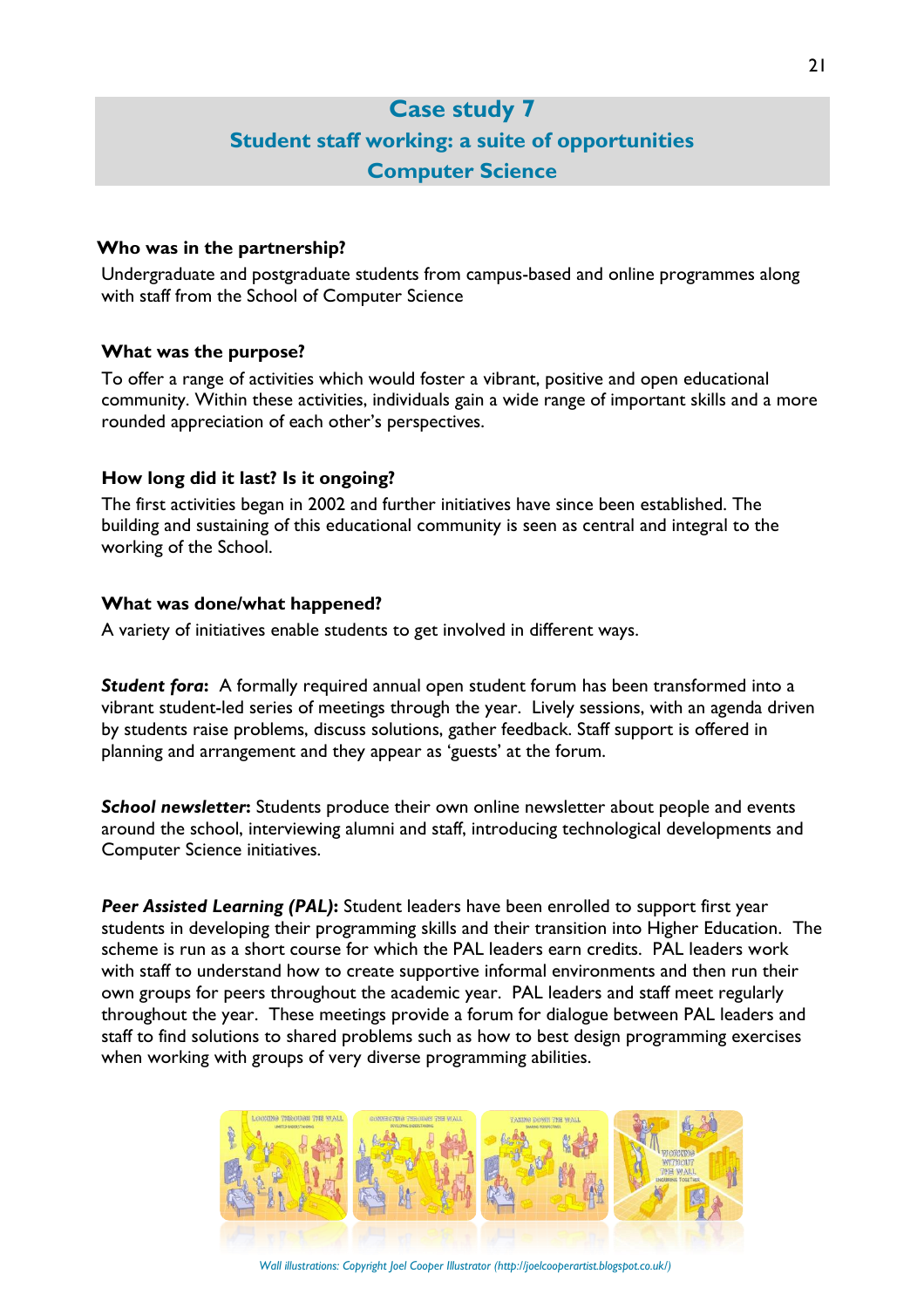**RoboCup:** Students and staff collaborate in the Bold Hearts – the RoboCup team from the University of Hertfordshire. The team was founded in 2002 by Professor Daniel Polani, and consists of Computer Science students who have a keen interest in Artificial Intelligence and Robotics. Bold Hearts achieved second place in the RoboCup World Championship 2014 in Brazil and are currently the top-ranked robot football team in the UK.

## **What were the benefits?**

Mutual respect is fostered between staff and students who get the chance to appreciate better the level of commitment, knowledge, energy each brings into School life.

Issues which might become problems are aired and discussed in a positive atmosphere, connections between students, staff, alumni are strengthened.

The projects all seem to tap into the good will and energy of participants who often make substantial commitments, which are materially unrewarded, to enhance the shared life of the School.

# **What were the challenges?**

Very early on, we realised that it was important to ensure that students are equipped and supported to make the most out of the opportunities that are available to them. PAL leaders attend a 2-day workshop before meeting their first year students, and have a member of staff to support them throughout the year. Students who lead the forums are provided with opportunities to lead smaller scale meetings or a "mock forum" prior to the larger student fora.

Finding shared time and obtaining funding (taking part in activities such as RoboCup has inherent costs) always present a challenge but staff and students have worked together towards finding creative solutions to these.

# **Further information/contact details**

Mariana Lilley, Associated Dean (Learning & Teaching), School of Computer Science, [m.lilley@herts.ac.uk,](mailto:m.lilley@herts.ac.uk) + 44 (0)1707 284337 Daniel Polani, Professor of Artificial Intelligence, School of Computer Science, [d.polani@herts.ac.uk,](mailto:d.polani@herts.ac.uk) +

44 (0)1707 284380

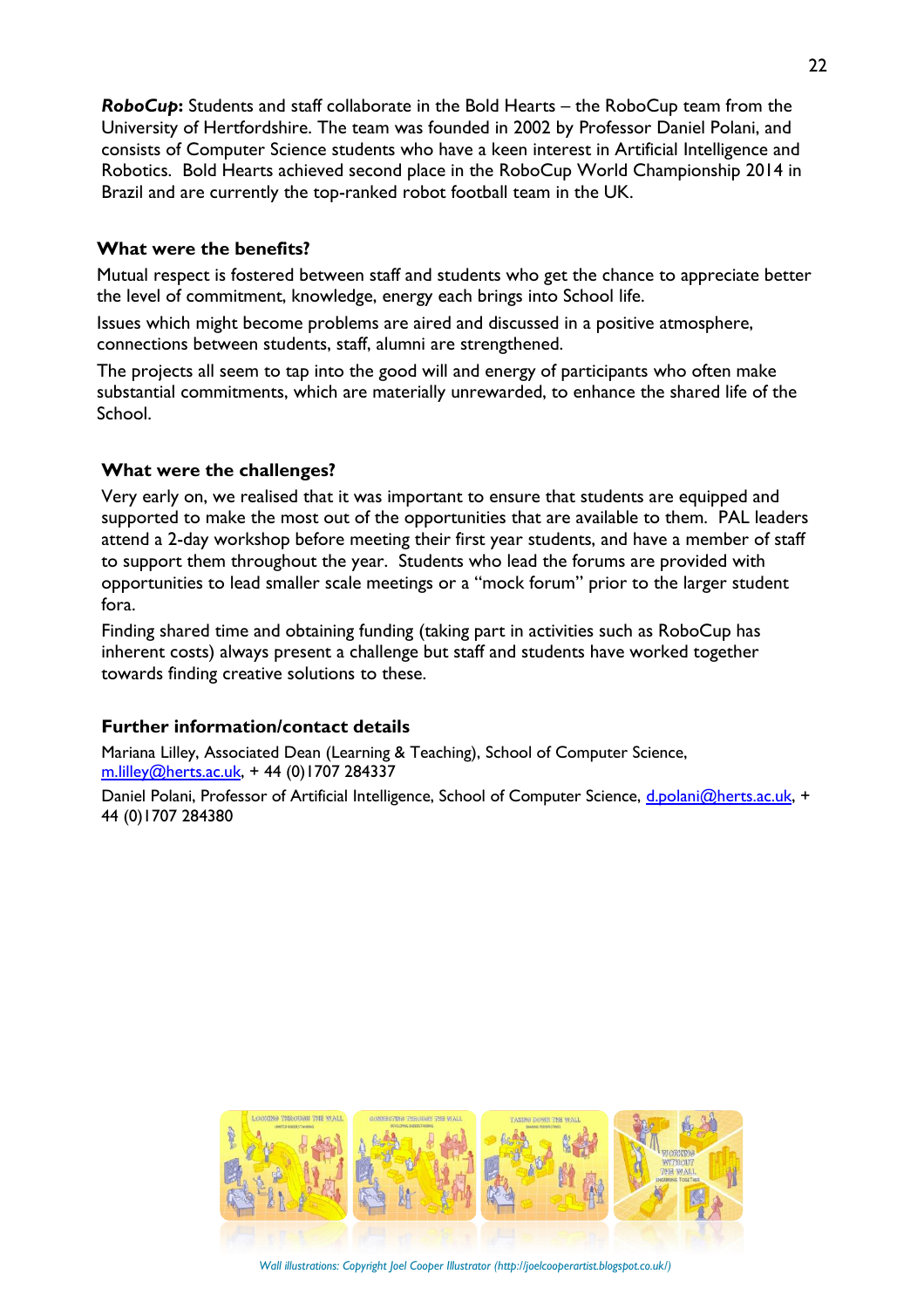# **Case study 8 Alpine glacier monitoring project Life and Medical Science**

## **Who was in the partnership?**

Undergraduate and postgraduate students from Geography and Environmental Management programmes, Dr Phil Porter and colleagues from the School of Life and Medical Science

# **What was the purpose?**

The idea was to engage and enthuse students about research in the disciplines of Geography, Geoscience and Environmental Management through providing an annual overseas research trip where students could participate in fieldwork knowing that academic and logistical support was fully provided. Research work undertaken by staff and students then fed back into the curriculum through strategies such as using data sets collected by students in practical classes back at the university. The project also aimed to foster interest in and enthusiasm for fieldwork and for students to develop generic and discipline-specific research skills.

# **How long did it last? Is it ongoing?**

Annual trips to Switzerland have taken place most years since 2007. This project is ongoing, with more fieldwork scheduled for the academic year 2015/16. Visits vary in length from one to three weeks.

# **What was done/what happened?**

Students travelled to the Swiss Alps to assist staff in the field collecting data in connection with research primarily concerning potentially hazardous lake formation in front of shrinking glaciers. Students also built a public [website](http://sarahnolan15.wix.com/fieldworkforstudents) sharing their experience and promoting videos demonstrating fieldwork techniques and tips to encourage their peers to consider taking up field-based research. In further work a DVD was produced to share the importance of the substantive research with schools and community groups.

# **What were the benefits?**

A suite of online resources has been created which are of enduring benefit to students and educators. The challenge of living in close quarters round the clock developed teamwork skills along with resilience when adverse mountain weather conditions made life less than pleasant. For many students the project triggered a much deeper level of engagement with the discipline; for some this was a dramatic shift of focus and the beginning of their own research career.

Dr Phil Porter said: "I think the project has given me a greater sense of respect for students' abilities and for students to gain an appreciation of the work we undertake to develop research and keep the curriculum current through that research. It is easy to underestimate each other but in the field, getting to know each other, the true abilities of our students shine